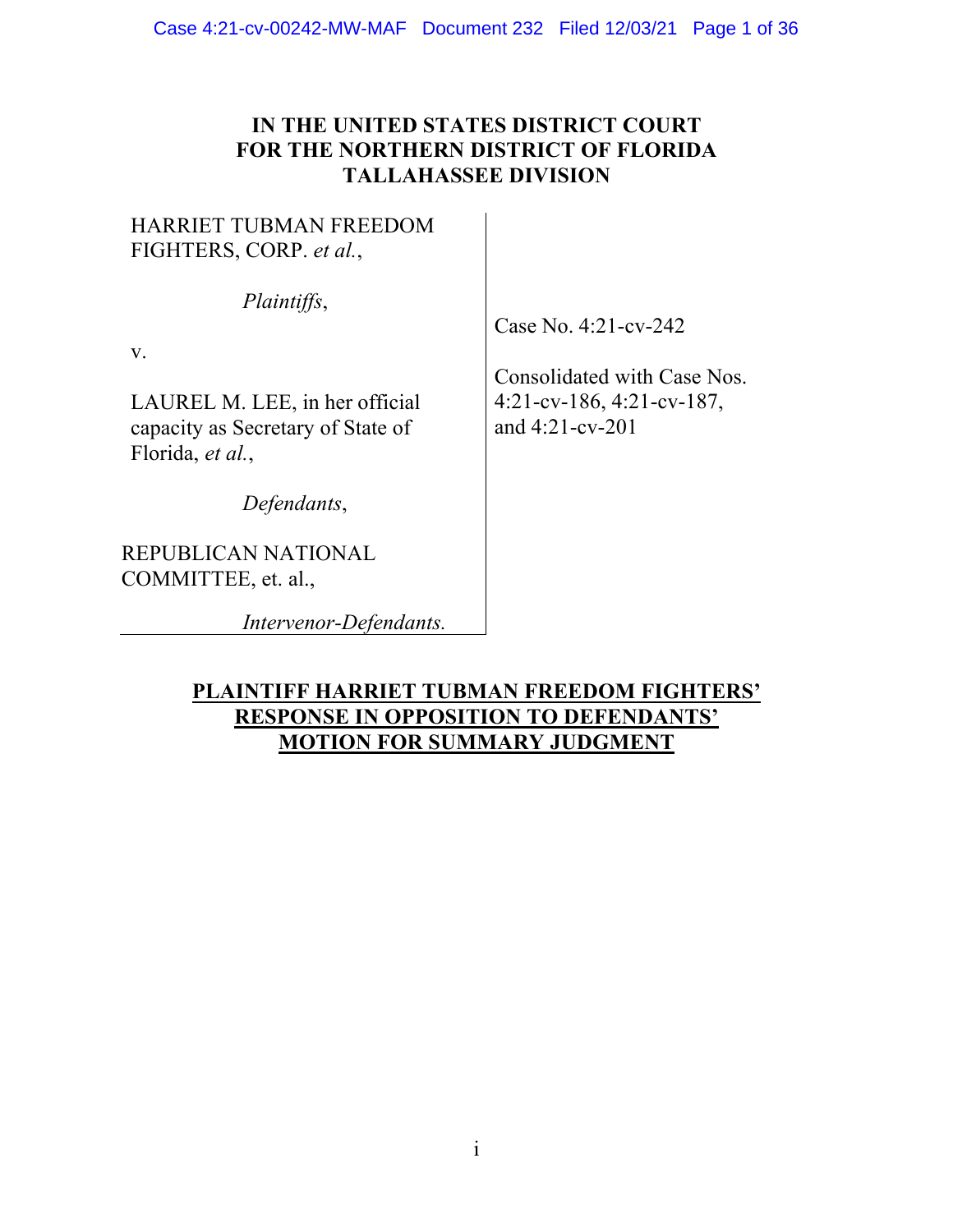# **TABLE OF CONTENTS**

| The Undisputed Material Facts Demonstrate HTFF's Standing and Confirm<br>I.                                                                      |
|--------------------------------------------------------------------------------------------------------------------------------------------------|
|                                                                                                                                                  |
| B. HTFF's exposure to a vague law constricting speech is a cognizable                                                                            |
| II. Defendants Cannot Meet Their Burden for Summary Judgment on HTFF's                                                                           |
| A. Fla. Stat. $\S 97.0575(3)(a)$ and (4) fail to provide clear enforcement<br>mechanisms and penalties for non-compliance with the Requirement10 |
| B. The Requirement is subject to strict scrutiny because it does not meet                                                                        |
| $\mathbf{i}$ .                                                                                                                                   |
| ii.                                                                                                                                              |
| iii. Defendants cannot establish sufficient undisputed material facts to                                                                         |
| a. The Requirement is unjustified or unduly burdensome under                                                                                     |
| b. The Requirement fails to directly advance Defendants'<br>asserted governmental interest and is more extensive than necessary22                |
| C. Genuine Issues of Material Fact Preclude Summary Judgment on                                                                                  |
| 1. HTFF's voter registration efforts constitute core political activity 26                                                                       |
| 2. Genuine issues of material fact remain concerning the burden the<br>Requirement imposes on HTFF's First Amendment rights27                    |
|                                                                                                                                                  |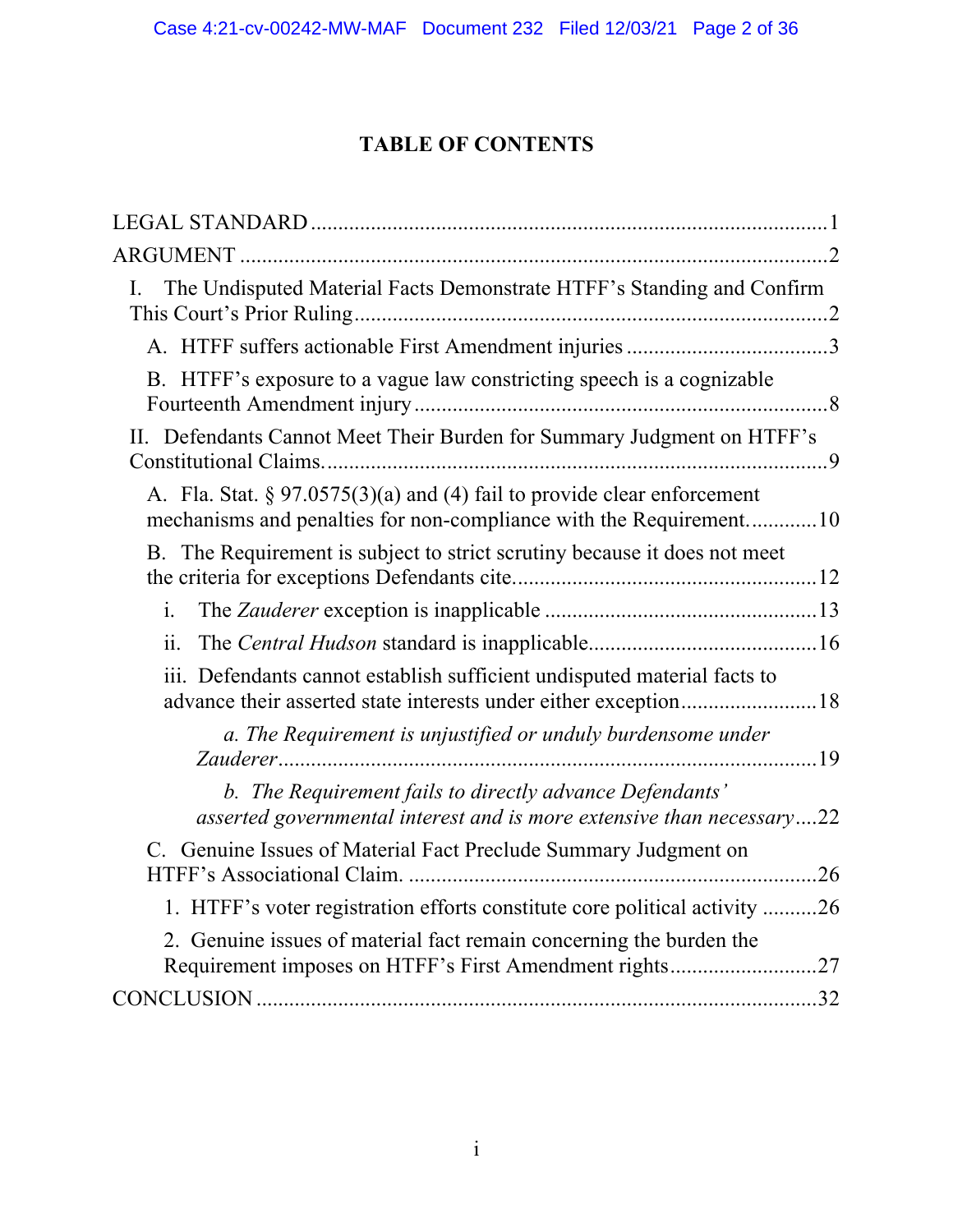Defendants Secretary of State Laurel Lee ("the Secretary"), Attorney General Ashley Moody ("the AG") (collectively "State Defendants"), and Intervenors<sup>1</sup> (collectively, "Defendants") Motion for Summary Judgment ("the Motion"), makes several critical errors. *First*, they incorrectly apply the law regarding diversion of resources standing, ignoring the resources Harriet Tubman Freedom Fighters ("HTFF") diverts to comply with SB 90. *Second,* Defendants ignore uncontroverted record evidence of the harms SB 90 inflicts on HTFF.2 *Third,* they misconstrue the nature of the First Amendment injuries at stake, and apply the incorrect standards. *Finally*, genuine issues of material fact preclude summary judgment on HTFF's associational claim.

#### **LEGAL STANDARD**

A party is only entitled to summary judgment "if the movant shows that there is no genuine dispute as to any material fact *and* the movant is entitled to judgment as a matter of law." Fed. R. Civ. P. 56(a) (emphasis added). The substantive law applicable to the case determines which facts are material. *Anderson v. Liberty Lobby, Inc.*, 477 U.S. 242, 248 (1986). The movant bears the burden of identifying those portions of the record that demonstrate the absence of a genuine issue of material fact. *Celotex Corp. v. Catrett*, 477 U.S. 317, 322, (1986). "A dispute is

<sup>&</sup>lt;sup>1</sup> Intervenor-Defendants did not join State Defendants' Motion with respect to dismissal for lack of standing. ECF 217.

 $2$  HTFF incorporates its Motion for Summary Judgment, ECF 216, and the Exhibits filed with the same, ECF 212.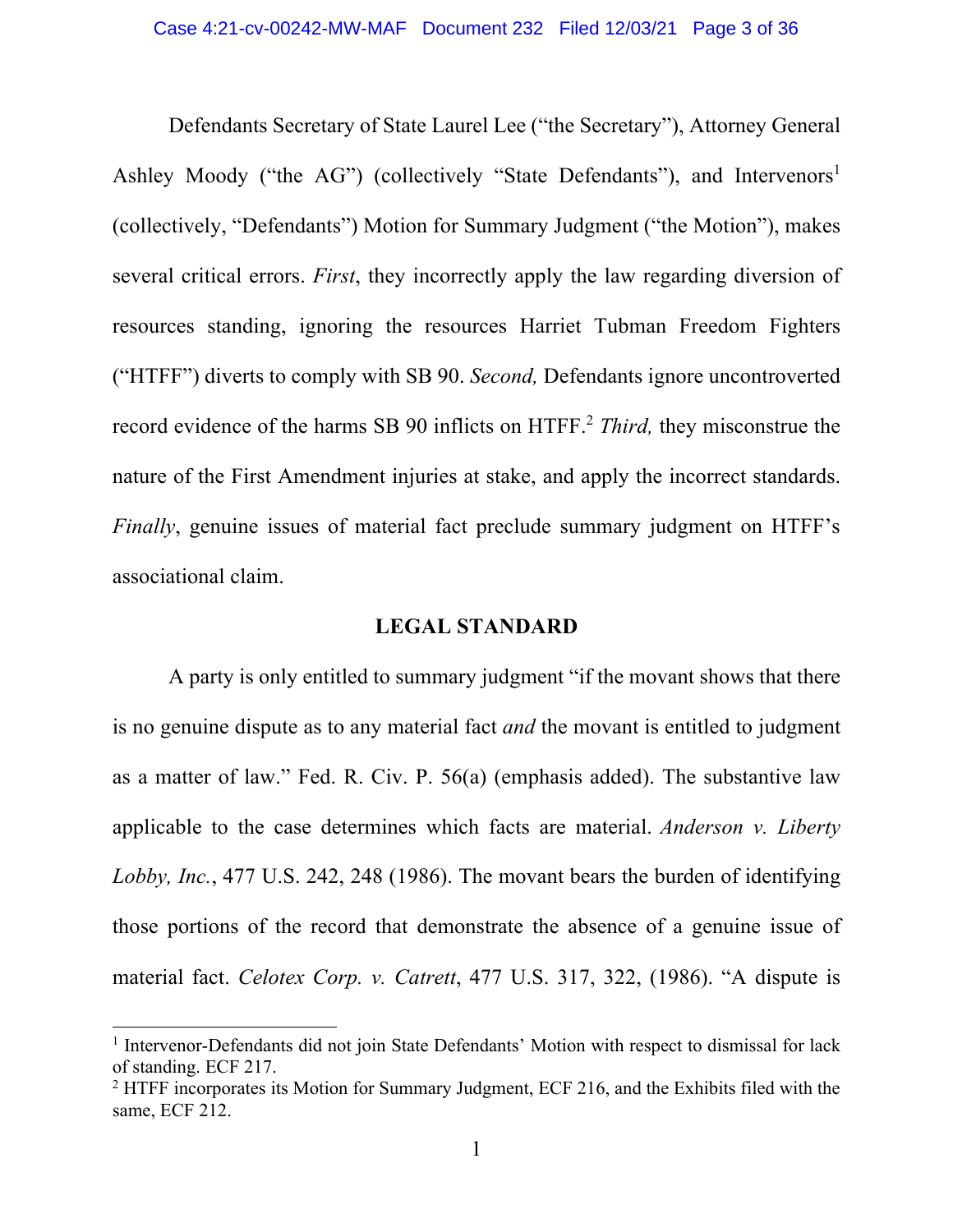genuine if 'a reasonable trier of fact could return judgment for the non-moving party.'" *Flournoy v. CML-GA WB, LLC*, 851 F.3d 1335, 1337 (11th Cir. 2017) (quoting *Anderson*, 477 U.S. at 247–48).

"[T]he Court's review of the parties' submissions is limited to the portions to which they have specifically cited . . . [and] those legal arguments expressly advanced. . ." *Preis v. Lexington Ins. Co.*, 508 F. Supp. 2d 1061, 1068 (S.D. Ala. 2007). The court must "view all of the evidence in a light most favorable to the nonmoving party and draw all reasonable inferences in that party's favor." *Williamson v. Brevard Cnty.*, 928 F.3d 1296, 1304 (11th Cir. 2019) (quoting *Procaps S.A. v. Patheon, Inc.,* 845 F.3d 1072, 1079 (11th Cir. 2016)). "If the party moving for summary judgment fails to discharge the initial burden, then the motion must be denied and the court need not consider what, if any, showing the non-movant has made." *Fitzpatrick v. City of* Atlanta, 2F.3d 1112, 1116 (11th Cir. 1993); *see also Mullins v. Crowell*, 228 F.3d 1305, 1313 (11th Cir. 2000).

#### **ARGUMENT**

### **I. The Undisputed Material Facts Demonstrate HTFF's Standing and Confirm This Court's Prior Ruling**

A plaintiff has standing where it has "(1)…suffered an injury-in-fact that is (2) traceable to Defendants and that (3) can likely be redressable by a favorable judicial decision." ECF 190 at 11 (citing *Lujan v. Defs. of* Wildlife, 504 U.S. 555,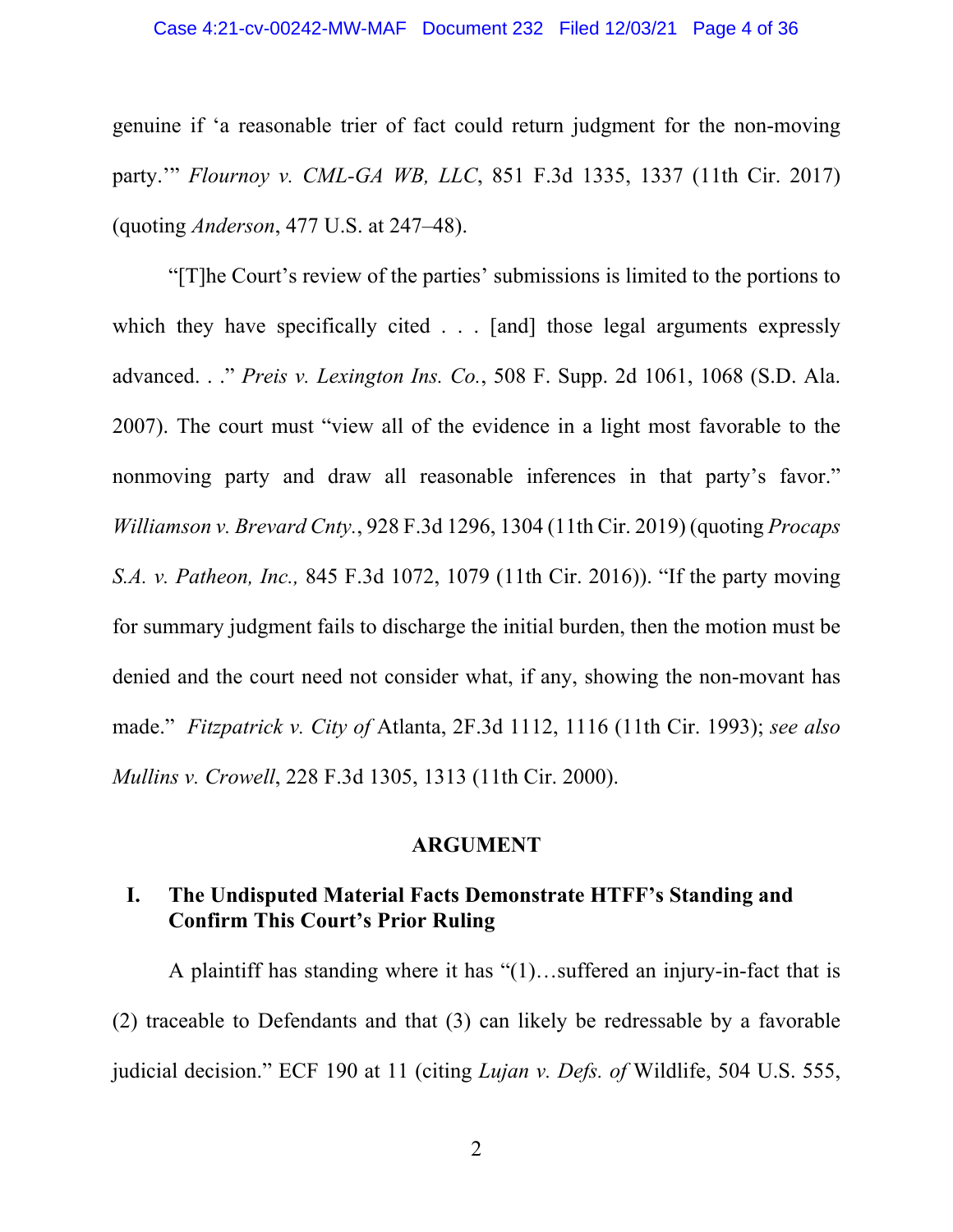560–61 (1992)). This Court already held HTFF's allegations sufficient to maintain standing. ECF 190 at 14. (citing *Arcia v. Fla. Sec'y of State*, 772 F.3d 1335, 1341 (11th Cir. 2013); *Janus v. Am. Fed'n of State, Cnty., & Mun. Emps., Council 31*, 138 S. Ct. 2448, 2464 (2018)) ("Both HTFF's alleged diversion of resources and compelled speech are cognizable injuries-in-fact…"). HTFF has now supported its allegations with "sufficient, detailed, and relevant evidence at summary judgment," *see id.* at 14–15 n.4, and therefore has demonstrated its standing to maintain its claims.

Here, Defendants challenge HTFF's standing only as to the injury prong. *See* ECF 215-1 at 9–10. They do not assert that HTFF's injury is not traceable to them or that it cannot be redressed by a favorable ruling of this Court. *See id.* Further, Courts "apply the injury-in-fact requirement most loosely where First Amendment rights are involved" and should do so here because Defendants' Motion overlooks myriad case law and record evidence supporting HTFF's injury. *Harrell v. Fla. Bar*, 608 F.3d 1241, 1254 (11th Cir. 2010).

### **A. HTFF suffers actionable First Amendment injuries**

It is undisputed that SB 90 mandates that HTFF "(1) inform voters that the 3PVRO may fail to deliver the voter's registration application to the appropriate supervisor within 14 days or before registration closes, (2) inform voters how to register to vote online, and (3) inform voters how to check the delivery status of the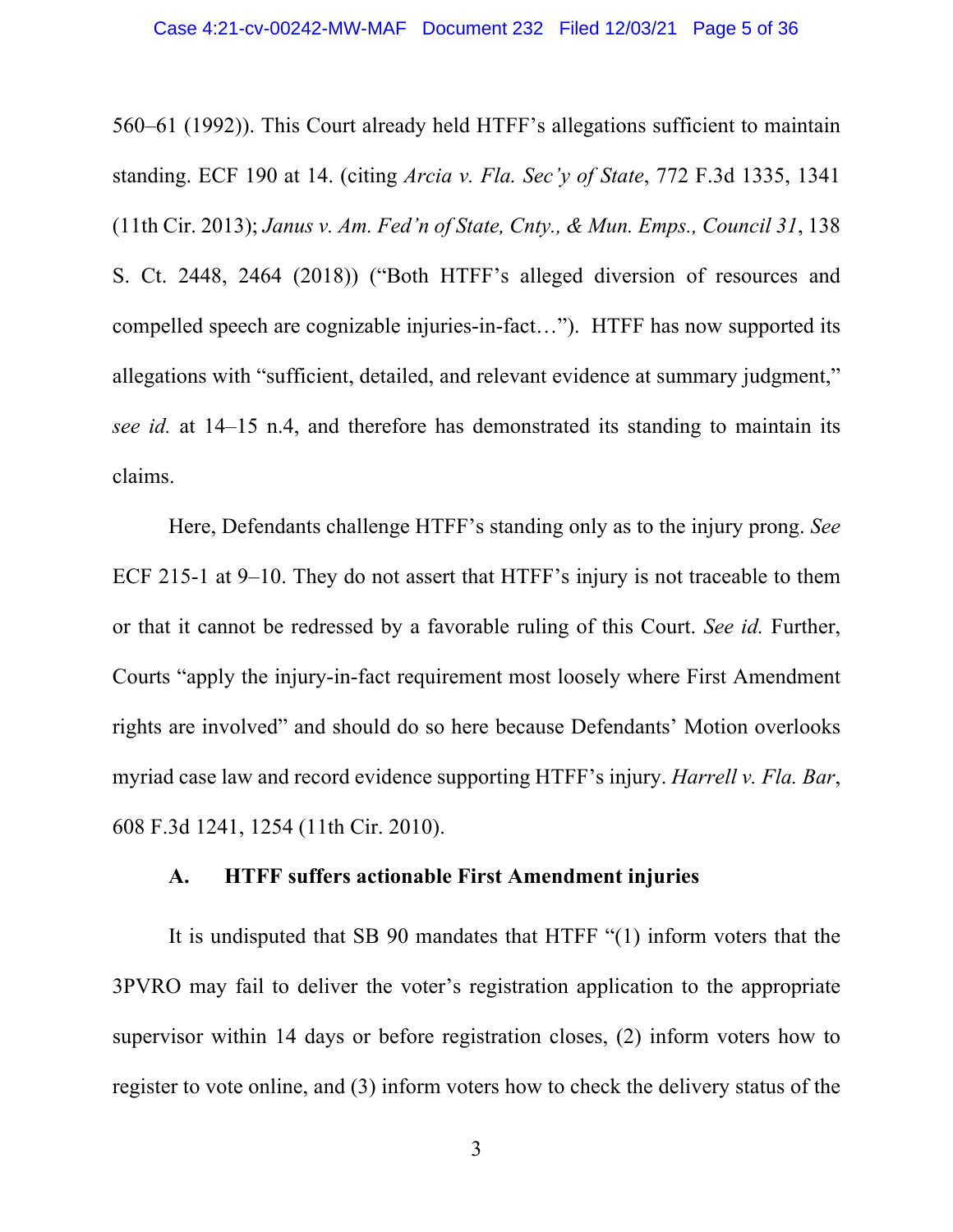voter's application." ECF 215-1 at 13. HTFF is also required to inform applicants that they may turn in the application themselves. Fla. Stat.  $97.0575(3)(a)$ .

To attack HTFF's standing, Defendants assert that HTFF cannot support its allegation that the Requirement "undermines the credibility they have established in the communities in which they work" because it is "not aware of any voters who did not register as a result of the" Requirement. ECF 215-1 at 9. That Defendants did not seek—and HTFF did not produce—any records identifying specific, eligible voters HTFF failed to register due to the Requirement is not fatal to HTFF's standing because Defendants ignore the injuries to *HTFF's* speech and association rights and the number of voters who register is not the only barometer for HTFF's injuries.

HTFF "disagrees with the message of the new disclaimer requirement and would otherwise not convey that message absent the new law which requires it."<sup>3</sup> *See* ECF 190 at 13–14. Because the right to free expression includes the right to not speak, *Janus*, 138 S. Ct. at 2463, a law compelling someone to speak injures a plaintiff's right to free expression. That the Requirement compels HTFF to speak when it otherwise would not is injury enough.

The Requirement also injures HTFF because it forces them to "say something that is not true[.]"<sup>4</sup> Although HTFF makes every effort to turn in the applications

<sup>3</sup> ECF 227-2 at 32:24–33:2, 86:15–16, 90:13–19.

<sup>4</sup> *Id.* at 86:15–16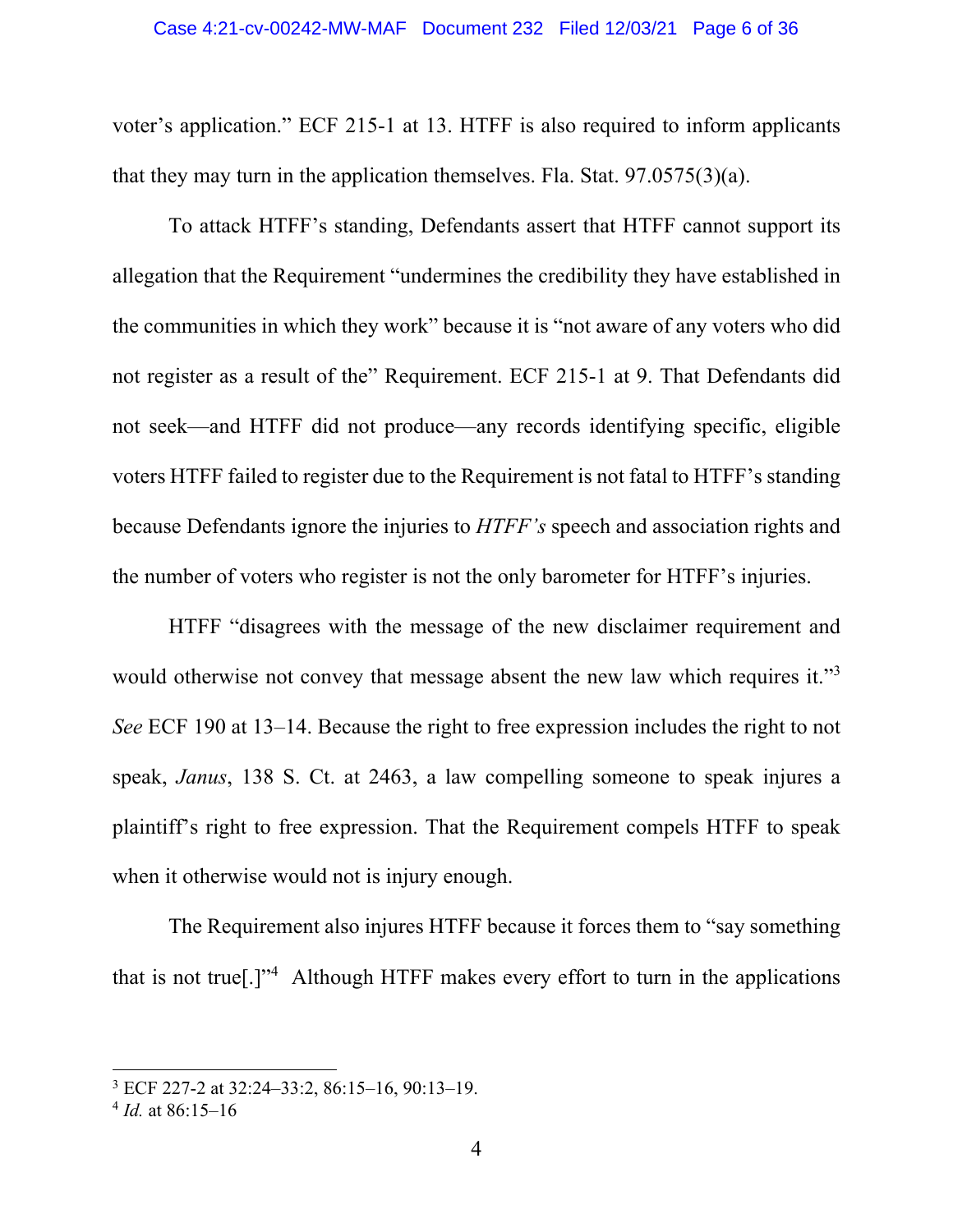they collect and has timely returned every one of the more than three hundred applications it has submitted,<sup>5</sup> it must still warn prospective voters that it may not and inform them how to register and check the application's delivery status online, and that they may turn in the application themselves. HTFF testified that the Requirement compels them to convey "misinformation or disinformation"6 because many people lack internet access, the identification necessary to register online, and ability or willingness to understand and successfully complete the process without HTFF's assistance. <sup>7</sup> *See* ECF 190 at 13 (citing ECF 44 ¶ 130).

Being forced to convey this misleading information, in turn, undermines the credibility HTFF attempts to establish in the communities in which it works $8$  because it takes "away the spirit that we build as far as…these applicants trusting that we're going to do what we say we're going to do."9 HTFF also testified that compliance with the Requirement diverts its limited resources away from personnel, time, and money it could use for other First Amendment-protected activities—such as issuecanvassing and mobilization—and, ultimately, results in fewer registered voters.10

Defendants' assertion that HTFF's claims fail because it cannot provide records for every prospective voter who was discouraged by the Requirement,

<sup>5</sup> *Id.* at 86:4–87:1; ECF 212-29 at 99.

<sup>6</sup> ECF 227-2 at 90:13–19.

<sup>7</sup> ECF 227-2 93:16–94:12; 94:16–95:2; 95:15–23.

<sup>8</sup> ECF 227-2 at 82:24–83:18, 84:19–85:4, 85:15–87:1.

<sup>&</sup>lt;sup>9</sup> ECF 227-2, at 86:23–25.

<sup>10</sup> ECF 227-1, HTFF Decl. ¶¶ 6, 12, 15–19, 24–32; ECF 227-6.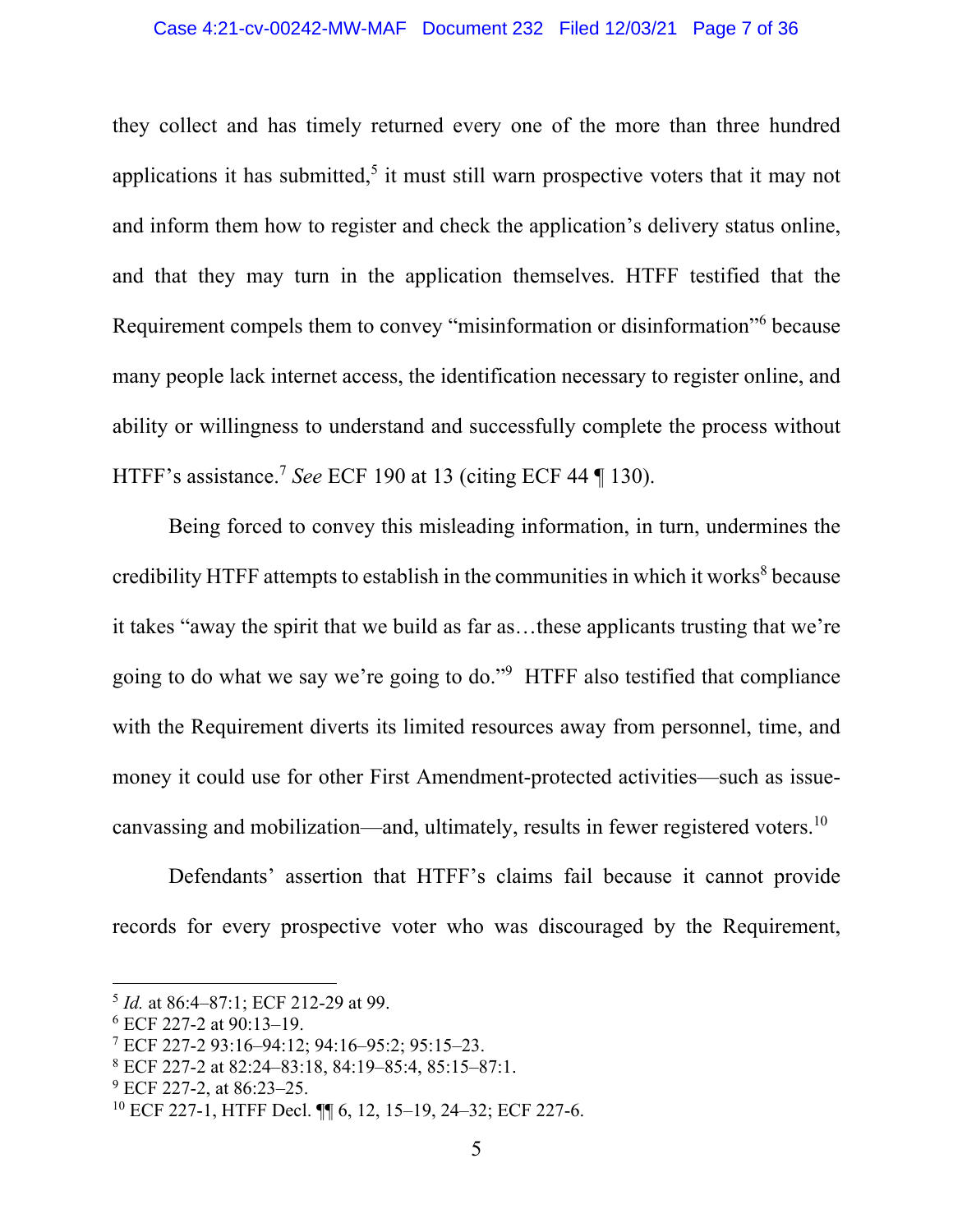misses the point entirely. As this Court already recognized, "[w]henever the Federal Government or a State prevents individuals from saying what they think on important matters or compels them to voice ideas with which they disagree, it undermines [the] ends [that free speech serves]." ECF 190 at 14 (quoting *Janus*, 138 S. Ct. at 2464) (alterations in original).

Defendants also argue—with no legal support whatsoever—that because HTFF was not a 3PVRO prior to the Requirement's enactment and has thus always been required to comply with it, it cannot have diverted resources in order to comply. ECF 215-1 at 9. But the operable question is not whether a plaintiff must divert predesignated resources differently than it did prior to the law's enactment, but whether it must divert resources away from other preferred activities to comply with the law. *See Jacobsen v. Fla. Sec'y of State,* 974 F.3d 1236, 1250 (11th Cir. 2020); *Ga. Latino All. for Hum. Rts. v. Governor of Ga.*, 691 F.3d 1250, 1260 (11th Cir. 2012) (observing that an immigration organization "cancelled citizenship classes to focus on" increased inquiries about a new law); *Common Cause Ga. v. Billups*, 554 F.3d 1340, 1350 (11th Cir. 2009) (explaining that resources would be diverted "from 'getting [voters] to the polls' to helping them obtain acceptable photo identification"); *Fla. State Conf. of NAACP v. Browning,* 522 F.3d 1153, 1166. (11th Cir. 2008) ("These resources would otherwise be spent on registration drives and election-day education and monitoring.").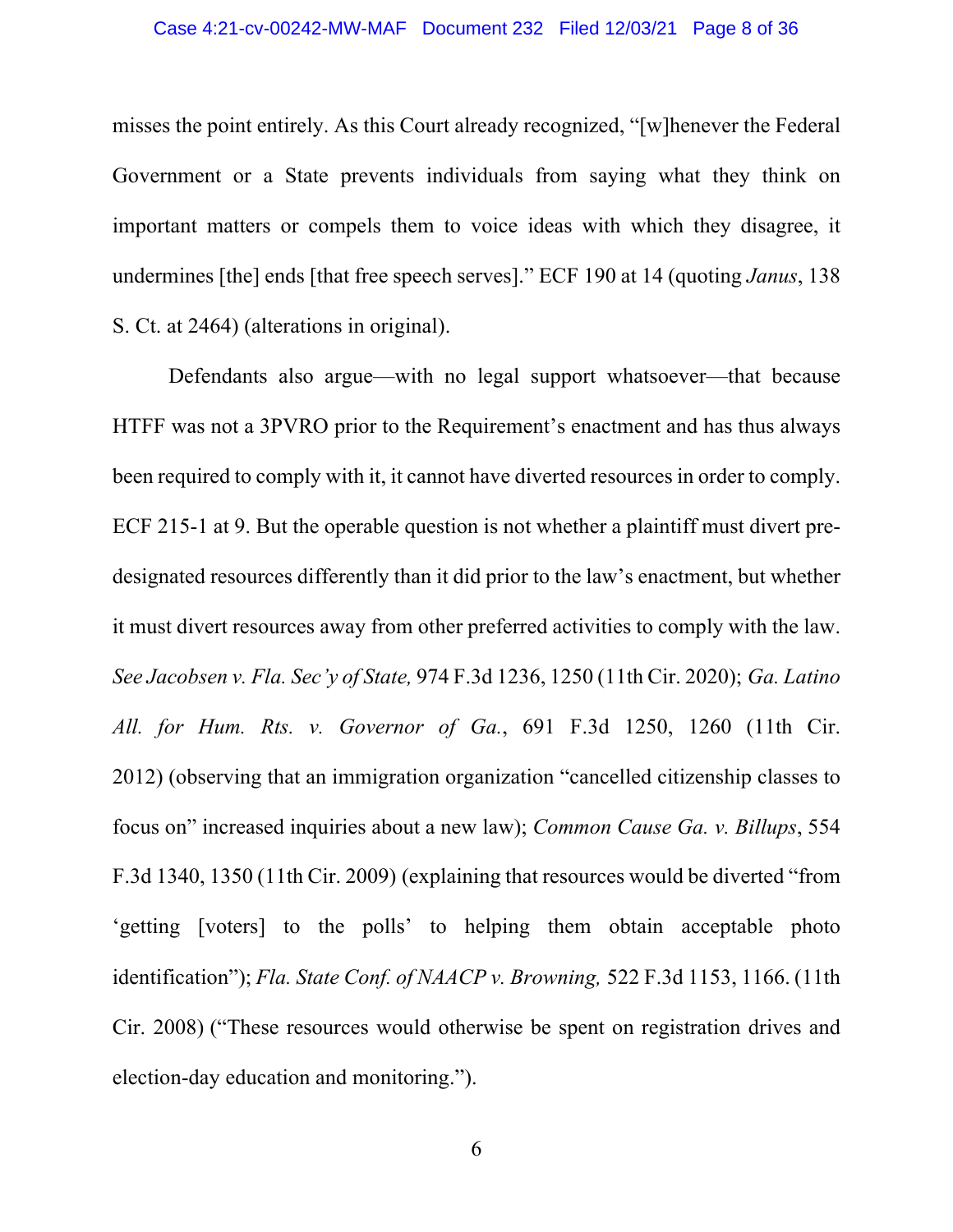HTFF diverts time and resources away from "its other activities for SB 90 specific trainings and voter registration requirements."11 *See* ECF 190 at 13 (citing ECF 44  $\parallel$  32). It diverts funds to pay staff to train on the Requirement<sup>12</sup> and to generate printed forms,<sup>13</sup> to ensure that its canvassers comply with the Requirement. HTFF otherwise would use these diverted funds to generate educational materials, hire more canvassers, and build community capacity.<sup>14</sup> Moreover, the Requirement will "lengthen HTFF's interactions with each prospective registered voter (thereby making it harder to reach the same number of prospective voters in the same amount of time) . . . <sup>15</sup> *See* ECF 190 at 13 (citing ECF No. 44 ¶ 32).

In sum, HTFF testified that it believes these messages are misleading, disagrees with their content, and would not convey them absent the Requirement.<sup>16</sup> HTFF further testified to its diversion of resources necessary to comply with the Requirement. As such, the record is replete with evidence to support at the summary judgment stage the Court's earlier conclusion that HTFF has standing to bring its compelled speech and associational claims. ECF 190 at 14 and n.4.

<sup>11</sup> *Id.* ¶¶ 10, 12, 15–19, 21, 23–32; ECF 227-2 at 45:21–47:7, 48:6–10, 50:2–18, 62:20–63:7,

<sup>70:25–71:6,</sup> 123:24–124:8; ECF 227-6.

<sup>12</sup> ECF 227-2 at 45:21-47:7, 70:25-71:6; ECF 227-1, ¶¶ 10, 15–18.

<sup>13</sup> ECF 227-2 at 43:3–16, 44:25–45:13, 45:21–46:19, 62:20–63:7, 121:8–15, 122:10–16, 123:24– 124:8; ECF 227-5 at 3, Pl.'s Supp. Resp. to SoS Interrogs., No.8; ECF 227-7 at 4–5, 9–10, Pl.'s Resp. to Intervenor-Defs.' Interrogs., Nos. 3(ii–iii), 10(ii); ECF 212-24 at 3–5, Pl.'s Supp. Resp. SoS Request for Prod. (RFP), Nos. 5, 9, 12, & 13; ECF 227-6.

<sup>14</sup> ECF 227-2 at 43:3–11, 46:1-11.

<sup>15</sup> *Id.* at 121:8–15, 123:16–124:8; ECF 227-1, ¶¶ 26–32, 35.

<sup>16</sup> *See, e.g.*, ECF 227-2 at 32:24–33:2, 86:15–16, 90:13–19.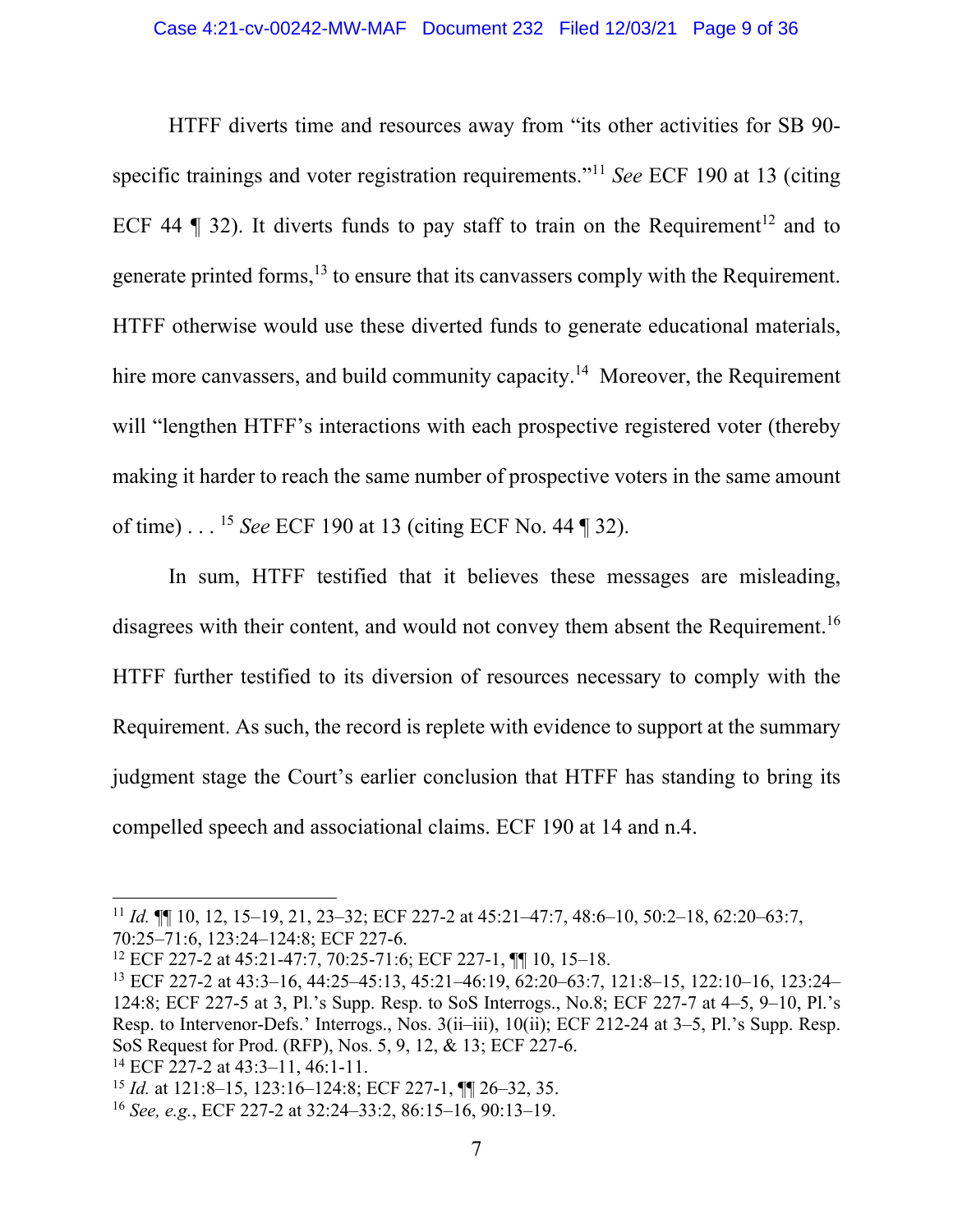## **B. HTFF's exposure to a vague law constricting speech is a cognizable Fourteenth Amendment injury**

For the same reasons, HTFF demonstrates standing for its void for vagueness claim. Void laws regulating speech have the potential to chill protected speech, which can constitute "an actual injury." *Wollschlaeger v. Governor, Fla.*, 848 F.3d 1293, 1320 (11th Cir. 2017); *McDonough v. Fernandez-Rundle*, 862 F.3d 1314, 1318 n.2 (11th Cir. 2017). HTFF suffers a cognizable injury because it must expose itself to unknown risks in order to conduct voter registration activities under a law that does not put it on adequate notice as to what it forbids and the consequences for noncompliance. *See* ECF 216 at 32. As HTFF testified, the law does not communicate the precise means to comply and the penalties for any alleged violations of the law, putting the organization "on pins and needles". <sup>17</sup> *See* ECF 190 at 13 (citing ECF 44 ¶ 31). Despite this challenge, HTFF continues to use its resources in ways it otherwise would not to comply as best as it can.18

A vague law also creates an actionable injury by forcing one "to restrain one's everyday behavior without knowing what will trigger a[n] [enforcement] action" and to "being daily subjected to the threat of retaliatory or arbitrary construction of the rule." *Sweet v. McDonough*, No. 4:06-cv-321, 2007 WL 567289, at \*3 (N.D. Fla. Feb. 16, 2007). That is precisely the situation confronting HTFF. It continues to

<sup>17</sup> *Id.* at 74:14-76:25, 77:20-23, 118:1-18, 120:15-25.

<sup>18</sup> *Id.*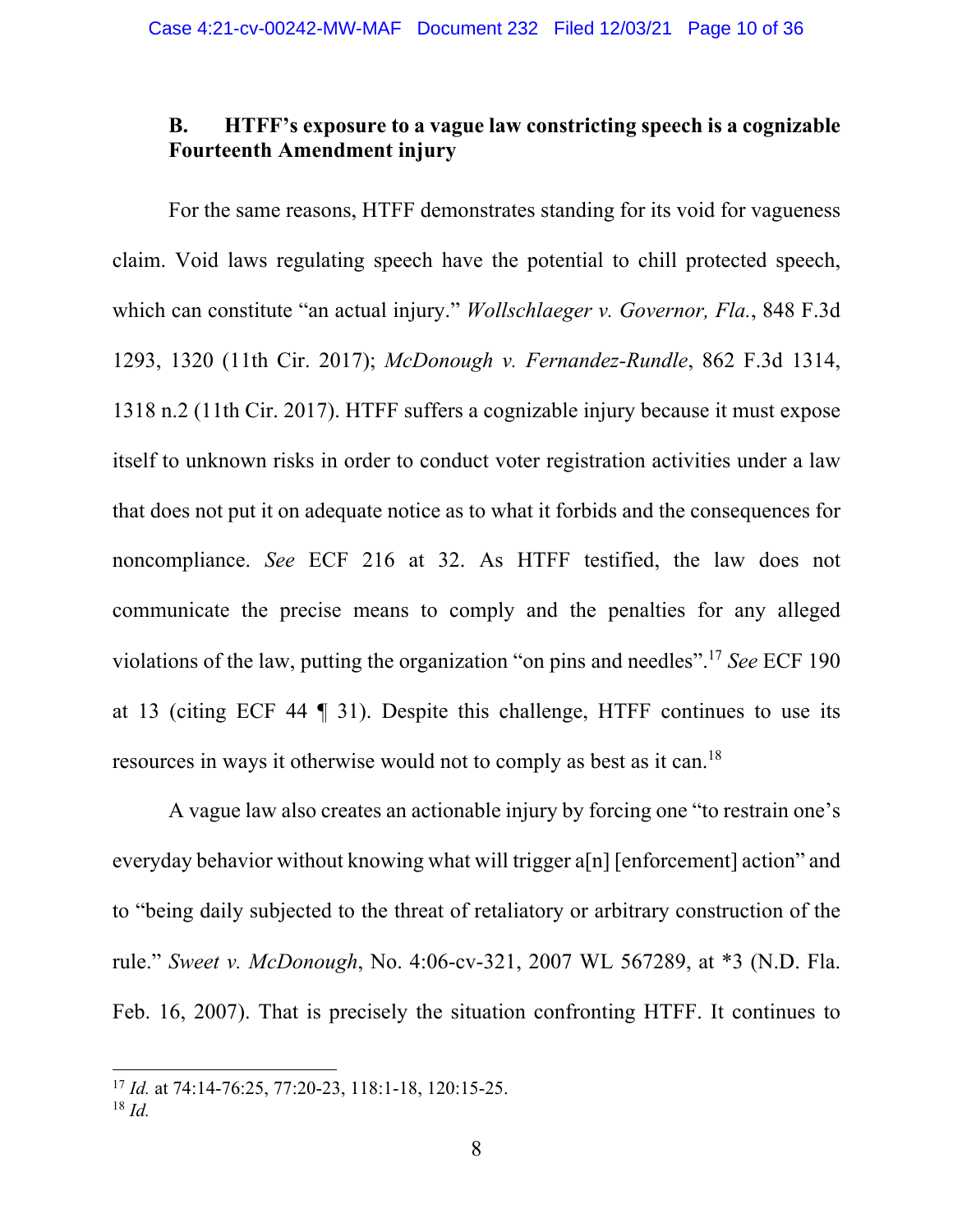convey a government-mandated message and has spent resources in a manner contrary to its wishes and mission, in order to avoid violating the Requirement and minimize the risk of enforcement for inadvertent violations. However, as discussed in HTFF's summary judgment motion, it is not on notice as to the extent of possible consequences of a violation, and could suffer punishment while other groups do not for comparable or worse conduct. ECF 216 at 28–33. For this reason, too, HTFF has an actionable injury under its vagueness claim.

## **II. Defendants Cannot Meet Their Burden for Summary Judgment on HTFF's Constitutional Claims.**

For the reasons set forth in its motion for summary judgment, ECF 216, and below, HTFF, and not Defendants, is entitled to summary judgment as to its compelled speech and void for vagueness claims (Counts I and II, *See* ECF 44 ¶¶ 111–143). Genuine issues of material fact preclude summary judgment on HTFF's Count III, its associational claim.

Defendants' arguments supporting the Requirement's constitutionality fail. First, without any supporting facts or law, they claim the AG's broad enforcement powers rescue the Requirement from HTFF's void for vagueness claim. ECF 215-1 at 10–11. Second, they misconstrue the nature of the First Amendment injuries at stake, relying on inapplicable exceptions for content-based, government regulations to urge the Court to afford HTFF diminished First Amendment protections. *Id.* at 11–17. Third, Defendants advance completely new rationales for the Requirement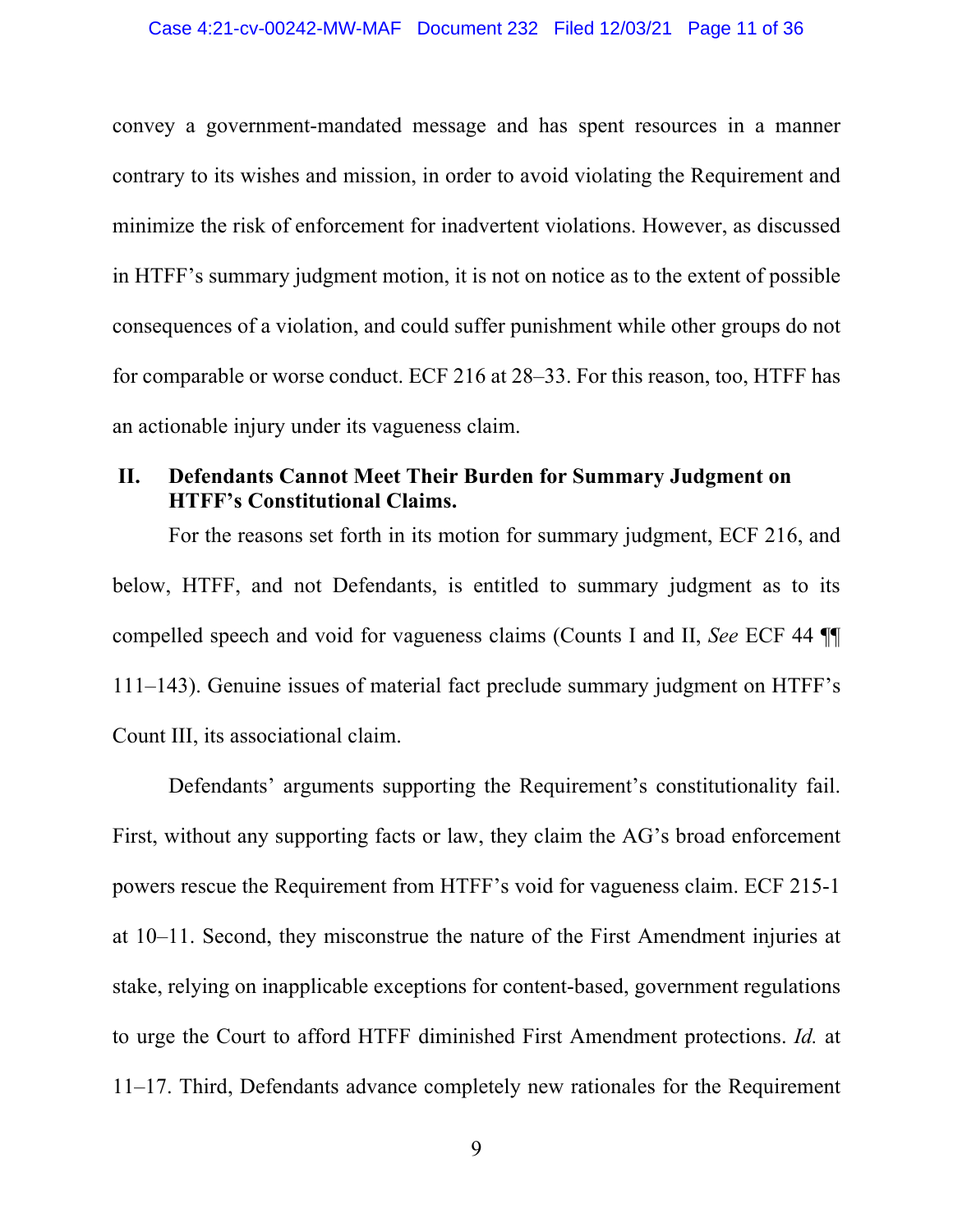that are unsupported by undisputed material facts and binding precedent, and ultimately bereft of any specific, undisputed state interest advanced by the Requirement*. Id.* at 12–17. Lastly, in lieu of presenting *any* undisputed material facts supporting their position, they ignore contrary record evidence, merely recite HTFF's claims, and respond "not so." *Id.* at 10, 18–19. Such conclusory statements cannot support summary judgment for Defendants. *See* Fed. R. Civ. P. 56(c).

## **A. Fla. Stat. § 97.0575(3)(a) and (4) fail to provide clear enforcement mechanisms and penalties for non-compliance with the Requirement.**

Defendants assert that Fla. Stat. § 97.0575(4), the State's enforcement vehicle for the Requirement, is not unconstitutionally vague because it identifies the types of orders the AG may pursue in seeking enforcement. By focusing on these procedural vehicles, Defendants tacitly admit that the statute does not adequately notify HTFF of the *penalties* the State may ultimately obtain.

The Requirement impedes HTFF's speech by forcing it to take on extensive and time-consuming compliance procedures to mitigate unknown risks to conduct voter registration activities. The only other alternative would be to refrain from these activities. The Constitution forbids the government from putting this choice to speakers. *Wollschlaeger*, 848 F.3d at 1320.

Defendants argue—without citation to any facts whatsoever—that the Requirement is not vague. First, they do so by conflating the methods by which the AG may seek enforcement of the Requirement with the penalties for noncompliance.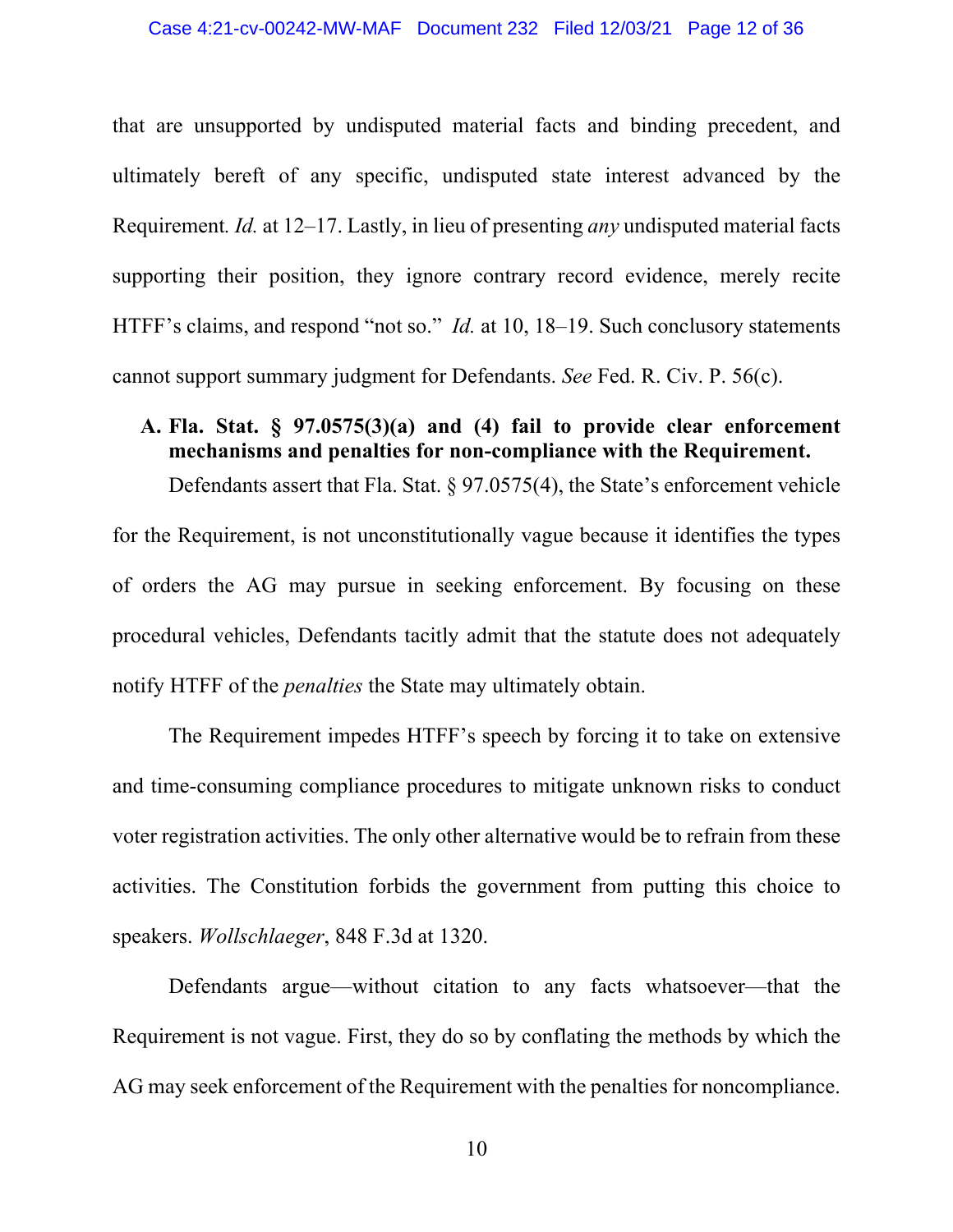They write: "[3PVROs] may be subject to a civil action brought to prevent the violation by means of a permanent or temporary injunction, restraining order, or other appropriate order— all well within the province and expertise of the courts." ECF 215-1 at 11. But Defendants do not identify what potential *relief* the State may achieve through such orders. For example, it is unclear whether the AG could secure an order revoking 3PVRO status, or whether an "appropriate order" could include monetary penalties<sup>19</sup> nor does the statute identify a maximum penalty amount or clarify whether individuals affiliated with a 3PVRO could be subject to enforcement actions. *See also* ECF 216 at 29.

Second, Defendants cite a case in which this Court rejected a vagueness claim pertaining to Section 97.0575(4) nearly a decade ago, but that case predates the Requirement. ECF 215-1 at 11 (*League of Women Voters of Fla. v. Browning*, 863 F. Supp. 2d 1155, 1166–67 (N.D. Fla. 2012)). Even so, HTFF presented evidence that Fla. Stat. § 97.0575 risked arbitrary enforcement even before SB 90, as the Secretary has inconsistently fined groups for untimely submitting forms under paragraph (3)(a). ECF 216 at 31–32. SB 90 merely tacked the Requirement onto this statute without identifying the penalties for noncompliance, thereby exacerbating the risk of arbitrary enforcement. The statute also fails to constrain Defendants'

<sup>19</sup> *Id.* at 77:20-23, 117:7-13,118:1-15.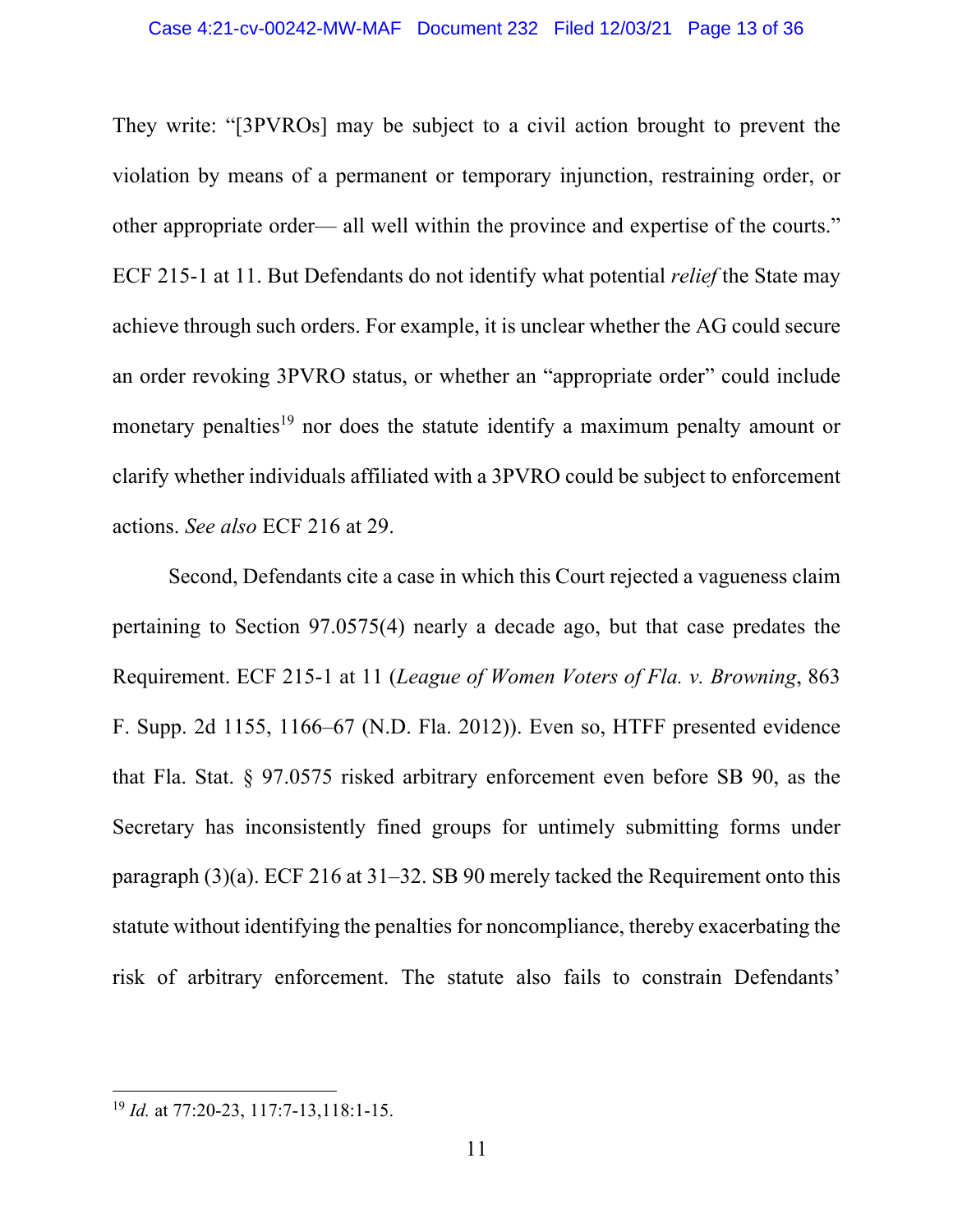substantial discretion to enforce the Requirement, and the Secretary has yet to initiate a rulemaking process. *Id.* at 29–31.

In short, Defendants' shifting and non-specific position about the Requirement's enforcement mechanisms only reinforce HTFF's void for vagueness claims.

## **B. The Requirement is subject to strict scrutiny because it does not meet the criteria for exceptions Defendants cite.**

Courts recognize that voter registration activities, such as HTFF's, are core political speech. *See League of Women Voters of Fla. ("LWVFL") v. Cobb,* 447 F. Supp. 2d 1314, 1334 (S.D. Fla. 2006) (holding that "the collection and submission of" applications gathered in a voter registration drive "is intertwined with speech and association."); *Browning,* 863 F. Supp. 2d at 1158 ("[E]ncouraging others to register to vote" is "pure speech" and "core First Amendment activity."); *see also Meyer v. Grant,* 486 U.S. 414, 422 (1988); ECF 216 at 19*.* Defendants concede that the Requirement forces HTFF to convey specific messages, ECF 215-1 at 13, rendering it a content-based regulation targeted at a specific group of speakers— 3PVROs—and thus subject to strict scrutiny. *Nat'l Inst. of Fam. & Life Advocs. ("NIFLA") v. Becerra*, 138 S. Ct. 2361, 2371 (2018). Though courts recognize limited exceptions to this rule for certain forms of business-related speech, Defendants misclassify HTFF's voter registration work as professional speech subject to *Zauderer v. Office of Disciplinary Counsel of Supreme Court of Ohio*, 471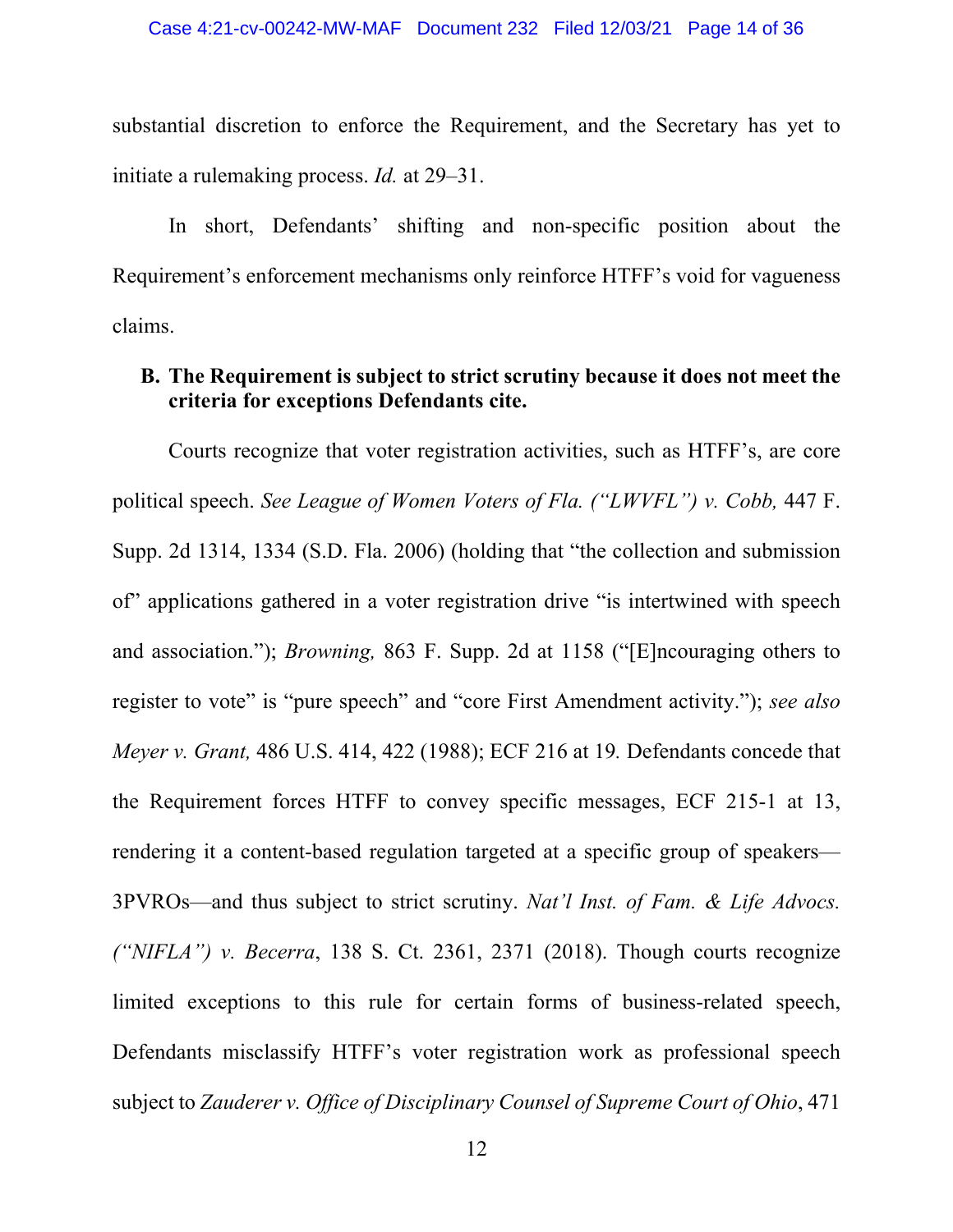U.S.  $626$  (1985) ("*Zauderer* exception") or, alternatively, commercial speech subject to *Central Hudson Gas & Electric Corporation v. Public Service Commission of New York*, 447 U.S. 557 (1980). Since HTFF engages in neither professional nor commercial speech, both exceptions are inapplicable and strict scrutiny remains the operative standard for its compelled speech claim. ECF 216 at 17–27.

#### i. The *Zauderer* exception is inapplicable

The *Zauderer* exception involves regulations "requir[ing] professionals to disclose factual, noncontroversial information in their 'commercial speech.'" *NIFLA*¸138 S. Ct. at 2372. Such commercial speech disclosures are invalid if "they are 'unjustified or unduly burdensome.'" *Id.* (quoting *Zauderer*, 471 U.S. at 651). It does not apply to speech made outside the course of business. *Id.* at 2374 ("[T]he Court emphasized that the lawyer's statements in *Zauderer* would have been 'fully protected' if they were made in a context other than advertising."); *Hurley v. Irish-Am. Gay, Lesbian & Bisexual Grp. of Boston*, 515 U.S. 557, 573 (1995). The Supreme Court warned that "[t]he dangers associated with content-based regulations of speech are also present in the context of professional speech." *NIFLA*, 138 S. Ct. at 2374; *Reed v. Town of Gilbert*, 576 U.S. 155, 167 (2015). "As with other kinds of speech, regulating the content of professionals' speech 'pose[s] the inherent risk that the Government seeks not to advance a legitimate regulatory goal, but to suppress unpopular ideas or information.'" *NIFLA*, 138 S. Ct. at 2374 (quoting *Turner*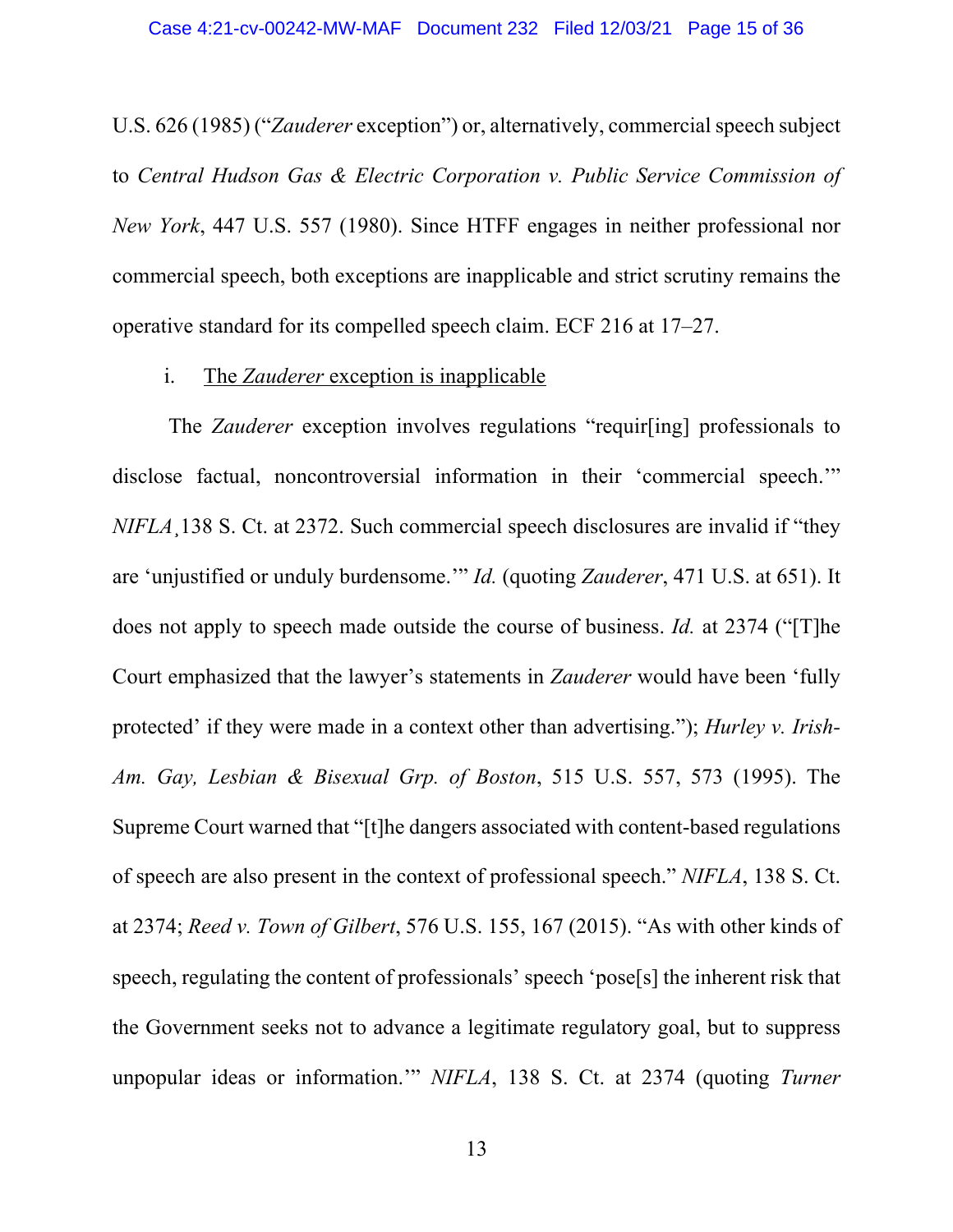*Broadcasting Sys., Inc. v. FCC*, 512 U.S. 622, 641 (1994) (alteration in original)). Consequently, courts are loathe to apply lesser scrutiny to laws regulating professional speech. *See NIFLA,* 138 S. Ct. at 2375; *Wollschlaeger*, 848 F.3d at 1311.

*Zauderer* is inapplicable here because HTFF's speech is not commercial, it is not an entity traditionally associated with the exception, and the Requirement does not involve factual, uncontroversial information.

*First*, it is undisputed that HTFF's speech "is not strictly commercial." ECF 215-1 at 13. Nor is it an advertisement for voter registration services or professional counsel; HTFF does not offer to register eligible voters for compensation or economic benefit, $2<sup>0</sup>$  or advertise such services in newspapers, mailers, online, or any other media traditionally associated with commercial speech. HTFF's speech is also not confined to assistance in registering; it represents one aspect of HTFF's nonprofit engagement which includes building relationships with community members, educating registrants about voting and issues of community interest, and mobilizing voters to foster democratic civic engagement.<sup>21</sup>

*Second*, 3PVROs are not licensed professionals, like lawyers or doctors, whose professional speech courts accord diminished First Amendment protection.

<sup>20</sup> *Id.* at 31:3–6, 31:18–21, 40:18––24, 42:20–43:1; ECF 227-1 ¶ 6.

<sup>21</sup> ECF 227-2 at 35:25––15; ECF 227-1 ¶¶ 5, 24-25.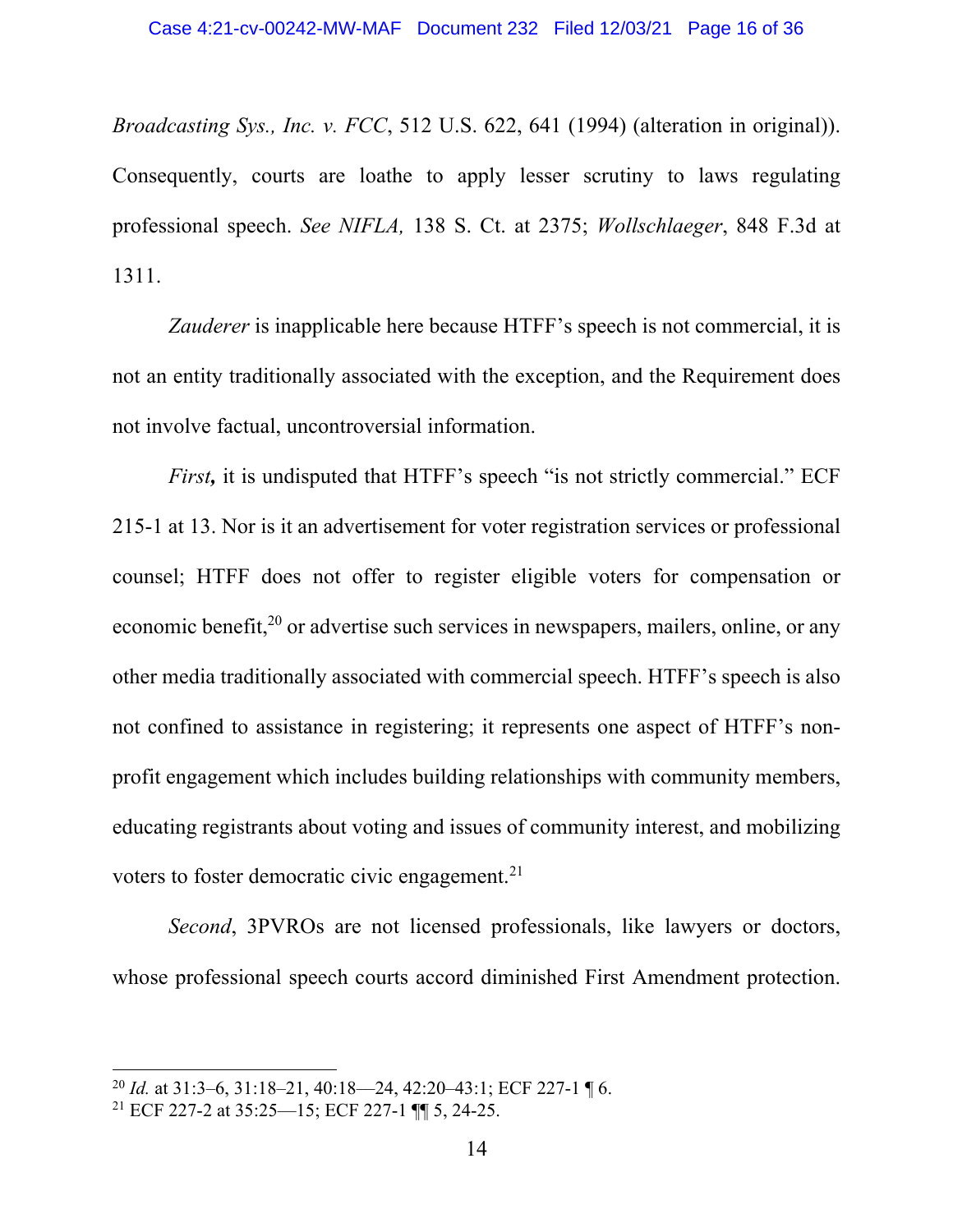*See Planned Parenthood of Se. Pa. v. Casey*, 505 U.S. 833, 884 (1993) (abortion providers); *Zauderer*, 471 U.S. at 651 (attorneys); *Borgner v. Brooks*, 284 F.3d 1204 (11th Cir. 2002) (dentists). Unlike 3PVROs, these professionals must meet specific educational and training requirements and receive state licensure. *See* Fla. Stat. § 458.311(1); Fla. Stat. Bar R. 4-5.5; Rules of the Fla. Sup. Ct. Relating to Admis. to the Bar r. 4-13.1(b); *see also Falanga v. State Bar of Ga.*, 150 F.3d 1333, 1344 (11th Cir. 1998) (noting the "'possibilities for overreaching, invasion of privacy, the exercise of undue influence, outright fraud' and other 'unique features of in-person solicitation by lawyers[.]'" (quoting *Zauderer*, 471 U.S. at 641)). HTFF is a private entity led and staffed by community members who engage fellow citizens on the significance of civic participation.<sup>22</sup> While 3PVROs register with the state, Fla. Stat. § 97.0575(1), this is distinct from licensure which requires a professional degree and/or skills criteria, standardized examinations, and approval from a state licensing body, or, for example, the pre-1995 deputy registrar process, *see* ECF 215-1 at 15. 3PVROs are not state officials, nor do they make decisions as to who is qualified to register to vote. *Cf.* Fla. Stat. § 97.053.

*Third,* the Requirement does not qualify for lesser scrutiny because it does not involve "purely factual and uncontroversial information." *NIFLA*, 138 S. Ct. at 2372 (quoting *Zauderer*, 471 U.S. at 651)). It is not "indisputable that potential registrants

<sup>22</sup> ECF 227-1 ¶¶ 7–9, 13–14.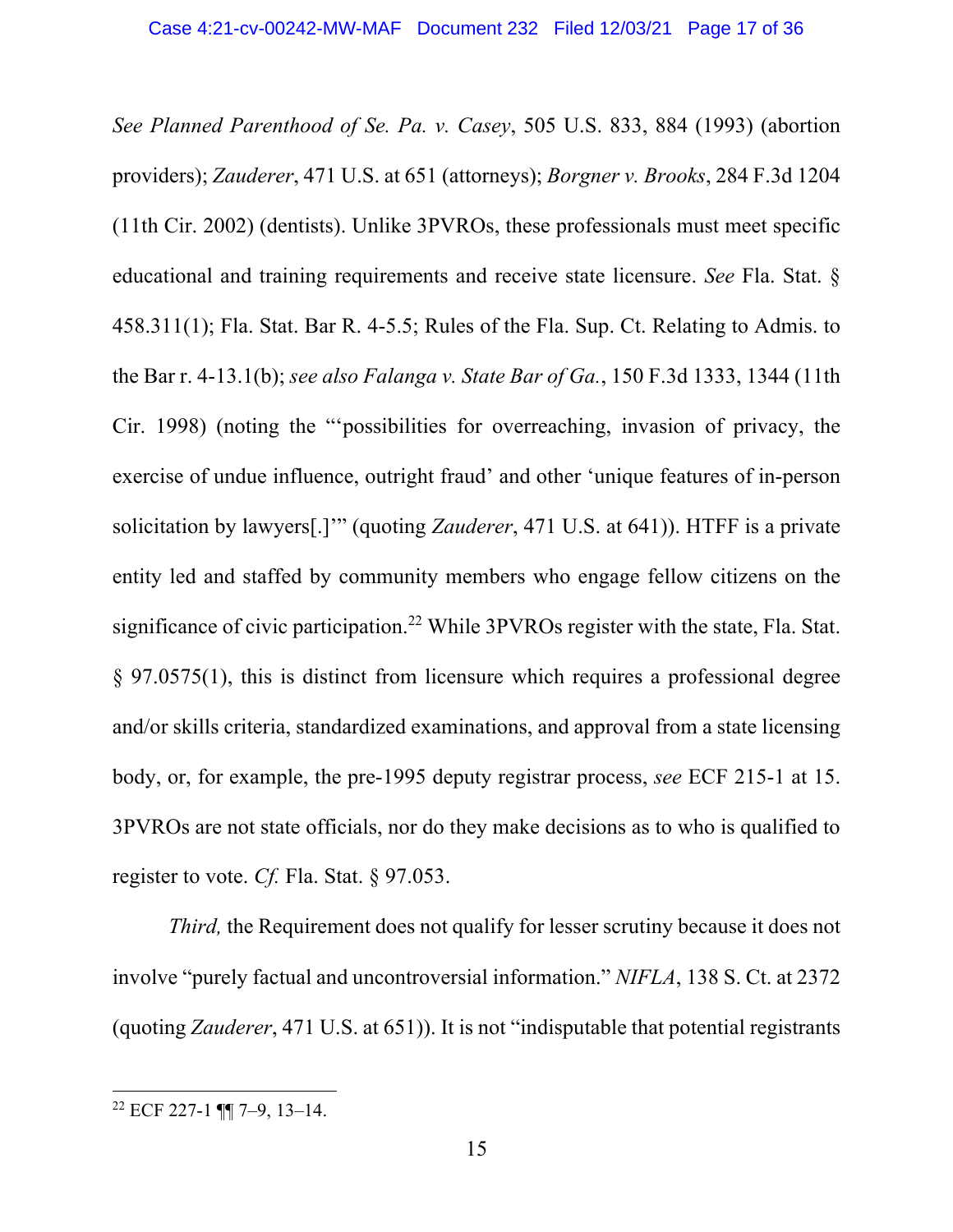can deliver their applications in person, by mail, or online; and they can track the status of their applications."23 ECF 215-1 at 7. As discussed *supra* I.A, the Requirement compels HTFF to engage in false and misleading speech. Likewise, the theoretical possibility that 3PVROs may untimely submit a completed voter registration form does not render the disclaimer "purely factual."

Nor is the information mandated by the Requirement "uncontroversial." To mitigate the injuries caused by the Requirement, HTFF must refute it or place it into fuller context.24 *See Masterpiece Cakeshop Ltd. v. Colo. C.R. Comm'n*, 138 S. Ct. 1719, 1745 (2018) ("Because the government cannot compel speech, it also cannot 'require speakers to affirm in one breath that which they deny in the next.'" (quoting *Pacific Gas & Elec. Co. v. Pub. Utils. Comm'n of Cal.*, 475 U.S. 1, 16 (1986))). Indeed, the plethora of lawsuits the Requirement engendered reflect its controversial nature.

#### ii. The *Central Hudson* standard is inapplicable

In the alternative, Defendants assert that *Central Hudson* provides the correct standard of review. ECF 215-1 at 12. This exception only applies to "restrictions on commercial speech," which is "expressive communication that is related solely to the economic interests of the speaker and its audience . . . or that does no more than propose a commercial transaction." *Ocheesee Creamery LLC v. Putnam*, 851 F.3d

<sup>23</sup> ECF 216 at 23– 24; ECF 227-4 at 173:19–174:8.

<sup>24</sup> ECF 227-1 ¶¶ 29–31.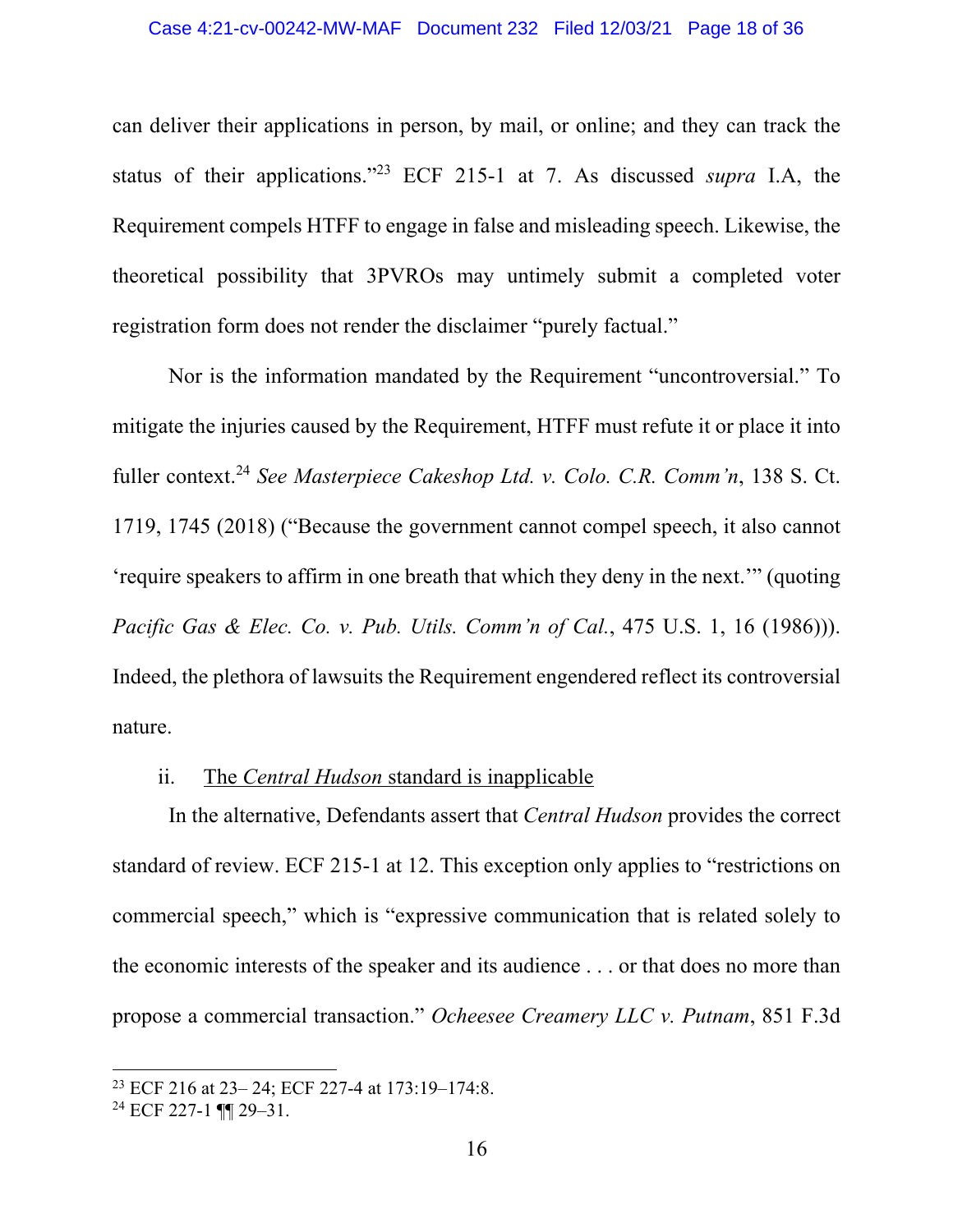1228, 1234 n.6 (11th Cir. 2017) (quoting *Dana's R.R. Supply v. Att'y Gen.*, 807 F.3d 1235, 1246 (11th Cir. 2015))). It also only applies to commercial speech involving unlawful activity or "false or inherently misleading" information. *Id.* at 1235 (citing *Zauderer*, 471 U.S. at 638). Further, *Central Hudson's* exception applies to laws *prohibiting* rather than compelling the conveyance of certain content during the course of commercial speech. *See id.* (challenging state's refusal to permit dairy to advertise its product as "skim milk"); *see also Edenfield v. Fane,* 507 U.S. 761 (1993) (ban on certain solicitations by certified public accountants); *Wollschlaeger v. Governor, Fla.*, 848 F.3d 1293 (11th Cir. 2017) (law barring physicians from "unnecessarily harassing" patients about gun ownership); *Abramson v. Gonzalez*, 949 F.2d 1567 (11th Cir. 1992) (law banning unlicensed persons from advertising themselves as psychologists). Such prohibitions are subject to intermediate scrutiny. *See Ocheesee Creamery*, 851 F.3d at 1235–36.

Under the *Central Hudson* test,

"[courts] ask whether the asserted governmental interest is substantial." In the remaining two prongs, "[they] must determine whether the regulation directly advances the governmental interest asserted, and whether it is not more extensive than is necessary to serve that interest." A regulation that fails to pass muster violates the First Amendment.

*Id.* at 1236 (internal citations omitted). It is the State's burden to justify the restriction. *Ibanez v. Fla. Dep't of Bus. & Pro. Regul., Bd. of Acct.*, 512 U.S. 136, 143 (1994); *Ocheesee*, 851 F.3d at 1236. "'[M]ere speculation or conjecture' will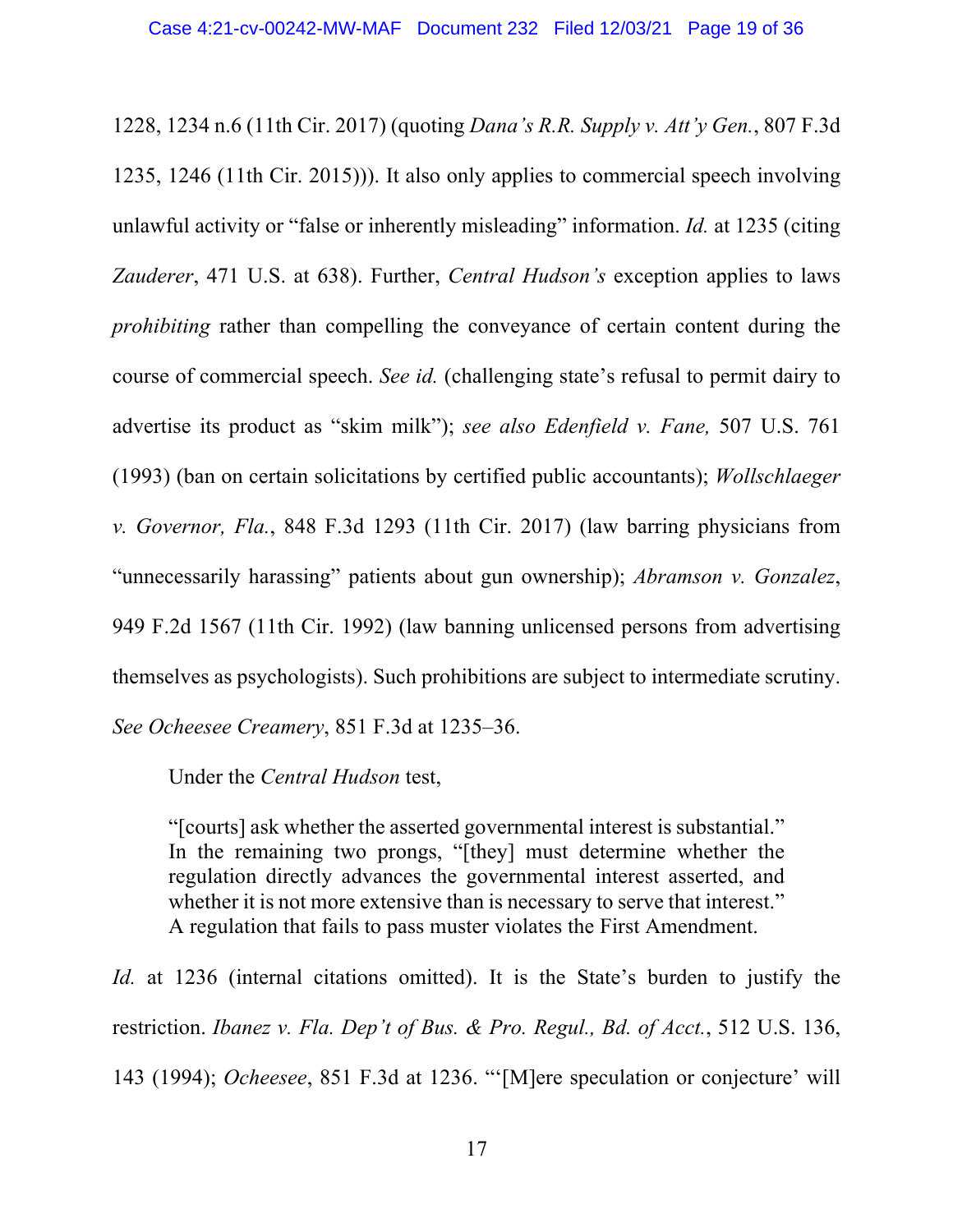not suffice; rather the State 'must demonstrate that the harms it recites are real and that its restriction will in fact alleviate them to a material degree.'" *Ibanez*, 512 U.S. at 143 (quoting *Edenfield*, 507 U.S. at 770–71) (alternation in original); *see also Edenfield*, 507 U.S. at 768 ("[T]he *Central Hudson* standard does not permit us to supplant the precise interests put forward by the State with other suppositions. Neither will we turn away if it appears that the stated interests are not the actual interests served by the restriction." (internal citation omitted)); *Wollschlaeger*, 848 F.3d at 1314.

As discussed *supra* II.B.i (discussing *Zauderer*), HTFF's speech is not commercial and HTFF alleges that the State impermissibly forces it to speak, rather than outright prohibiting it from doing so. *See also* ECF 215-1 at 17 ("To be sure, Florida has not prohibited 3PVROs from communicating with voters or collecting their applications…"). Therefore, *Central Hudson* is inapplicable.

iii. Defendants cannot establish sufficient undisputed material facts to advance their asserted state interests under either exception

Even assuming that Defendants met their burden of establishing that the Requirement implicated HTFF's professional or commercial speech and is subject to either the *Zauderer* or *Central Hudson* exceptions, they cannot establish that the asserted state interests it advances are substantial, justified, or impose only necessary burdens. *See Zauderer*, 471 U.S. at 65l; *Ocheesee*, 851 F.3d at 1236.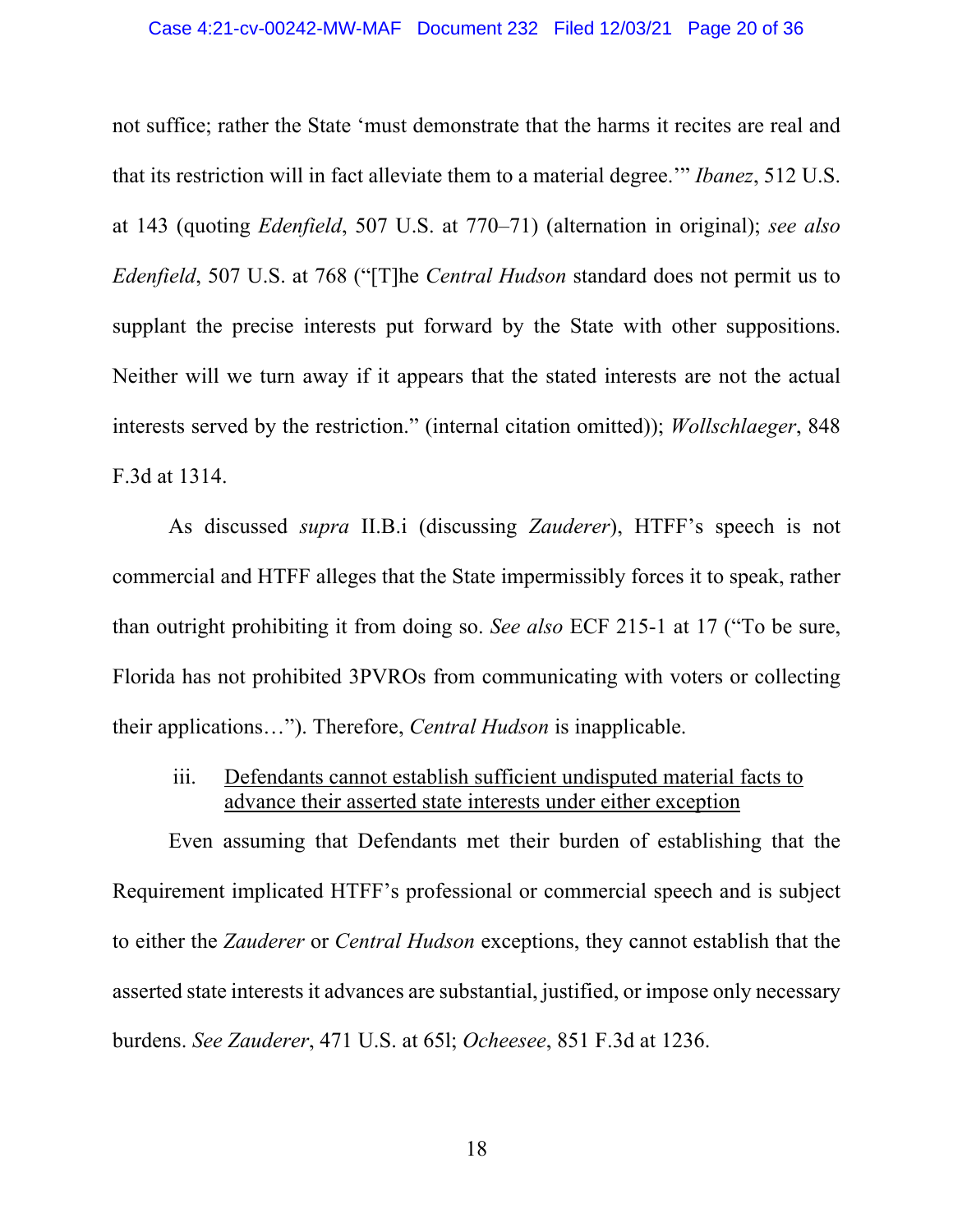#### *a. The Requirement is unjustified or unduly burdensome under Zauderer*

Defendants claim that they can prevail under the *Zauderer* exception because their "interest is simple but compelling: protecting its voters through the dissemination of truthful information so that as many voters as possible may register and vote. There is also a direct link between the means and chosen ends." ECF 215- 1 at 12. As grounds for this, they assert that "it is undisputed that 3PVROs sometimes deliver forms late" and that the additional information in the Requirement will give voters more information and opportunities to timely register. *Id.* The undisputed facts show otherwise.

First, as discussed *supra* I.A., the information the Requirement forces 3PVROs to disclose is, at best, misleading. Therefore, the Requirement actually undermines the State's interest "in preventing deception[.]" *Zauderer*, 471 U.S. at 651*; see also* ECF 216 at 15.

Second, the Requirement forces HTFF to advertise alternative voter registration options offered *by the State* despite some risk of delayed submission or failed registration with those methods; these may be unreliable at critical times and the Requirement could cause applicants to falsely believe that submitting their own applications does not involve the risk of delayed submission or failed registration. *See NIFLA*, 138 S. Ct. at 2372 (invalidating law that required plaintiffs "to disclose information about *state*-sponsored services" (emphasis in original)). In the most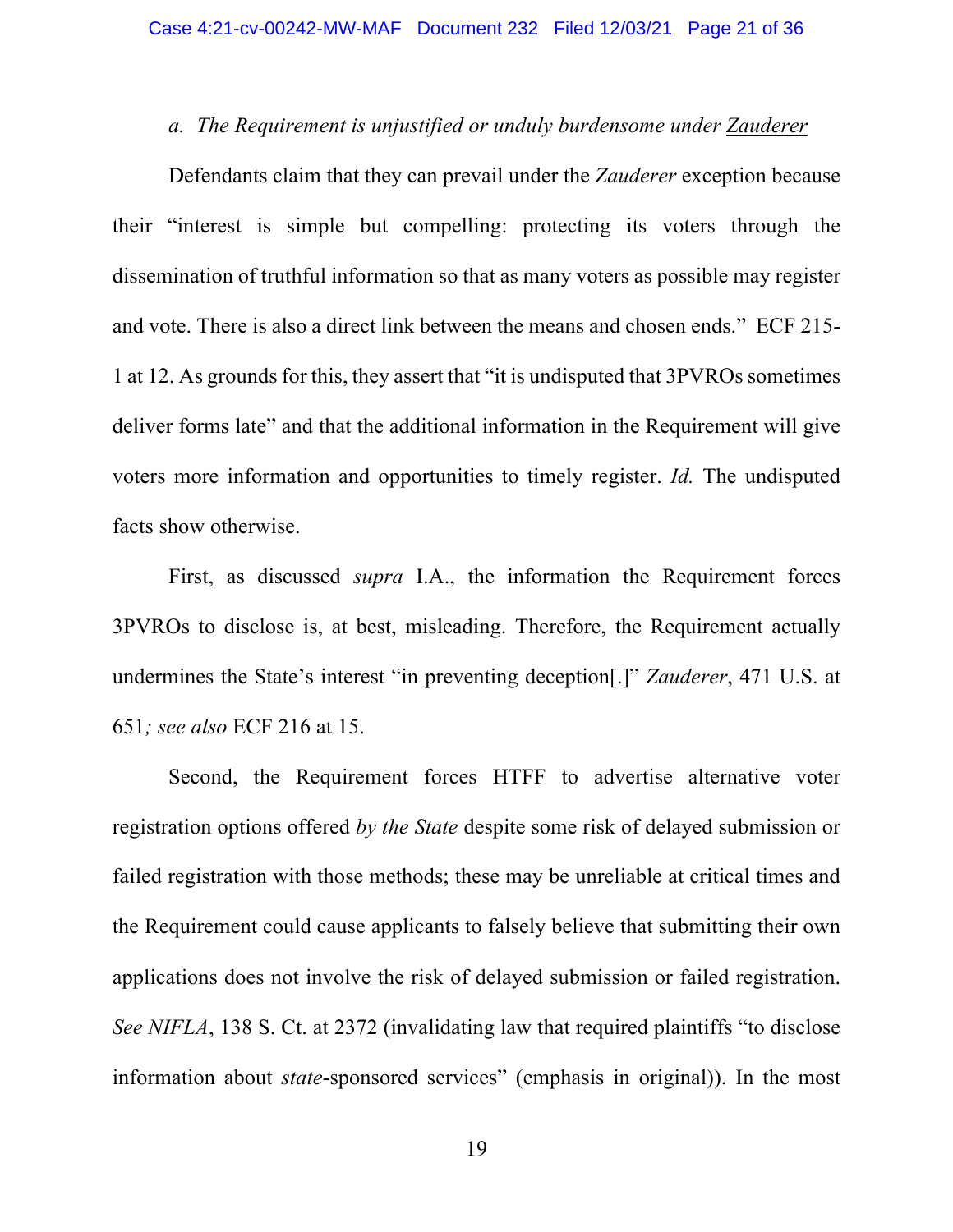recent statewide election, Florida's online voter registration website crashed on the final day of registration,  $25$  and nationally, the U.S. Postal Service has experienced delivery delays.<sup>26</sup> Yet, Florida's registration form does not warn applicants of these risks<sup>27</sup> or require election officials to provide such a warning. *Cf. NIFLA*, 138 S. Ct. at 2374 ("Tellingly, many facilities that provide the exact same services as covered facilities...are not required to provide the licensed notice.").

Third, although Defendants assert that it is "not uncommon" for 3PVROs to deliver voter registration applications late, ECF 215-1 at 7, the undisputed facts show that this is exceptionally rare.<sup>28</sup> In 2020, SOEs reported that only twelve people could

<sup>25</sup> *See, e.g.*, Samantha J. Gross & Ana Ceballos, *Florida's online voter registration site crashes on final day of sign up*, THE LEDGER (Oct. 6, 2020, 11:39 AM), https://www.theledger.com/story/news/state/2020/10/06/floridas-online-voter-registration-sitecrashes-last-day-sign-up/3637348001/.

<sup>26</sup> Aimee Picchi, *Postmaster DeJoy says USPS is 'ready' for the holidays. But it's already missing delivery standards.*, CBS NEWS (Nov. 12, 2021, 12:03 PM), https://www.cbsnews.com/news/postmaster-dejoy-says-the-usps-is-ready-for-the-holidays-butits-already-missing-delivery-standards/ ("In October…91% of mail was delivered on time lower than its goal of delivering 95% on time. And those missed standards already represent the USPS' new lower delivery guidelines, which went into effect in October and slowed delivery for 4 out of 10 pieces of mail."); Kiely Westhoff & Veronica Stracqualursi, *Virginia Democrats sue USPS over delayed delivery of election-related material*, CNN (Oct. 24, 2021, 2:47 PM), https://www.cnn.com/2021/10/23/politics/virginia-democrats-postal-service-election-relatedmaterial-delays/index.html. 27 *See* ECF 212-22 at 2, Form DS-DE 39, *Florida Voter Registration Application*, FLA. DEP'T OF

STATE (Oct. 2013) ("Fla. Voter Reg. Form") (Produced as HTFF00440-41), *available at* https://files.floridados.gov/media/704795/dsde39-english-pre-7066-20200914.pdf.

<sup>&</sup>lt;sup>28</sup> ECF 216 at 6–8; ECF 212-12 at 5–6, 11-12, 17, 23, 30, 38, 48, 54, 60, 66, 77, 87, 100, 111, Resps. of Cnty. SoEs to LWVFL Pls.' Interrogs., No. 7 (Baker, Bay, Bradford, Calhoun, Collier, Columbia, DeSoto, Dixie, Franklin, Hamilton, Hardee, Hendry, Hernando Glades); ECF 212-13 at 10, 15, 22, 30, 37, 46, 60, 67, 72, 79, 87, 93, 99, 105, 117, 122, Resps. of Cnty. SoEs to LWVFL Pls.' Interrogs., No. 7 (Holmes, Jackson, Lee, Nassau, Manatee, Miami-Dade, Palm Beach, Putnam, Sarasota, St. Lucie, Sumter, Suwannee, Taylor, Wakulla, Walton, Washington, Liberty Counties) (Bay, Hendry Lee, Miami-Dade (documents referenced for Bay, Hendry, Lee, Miami-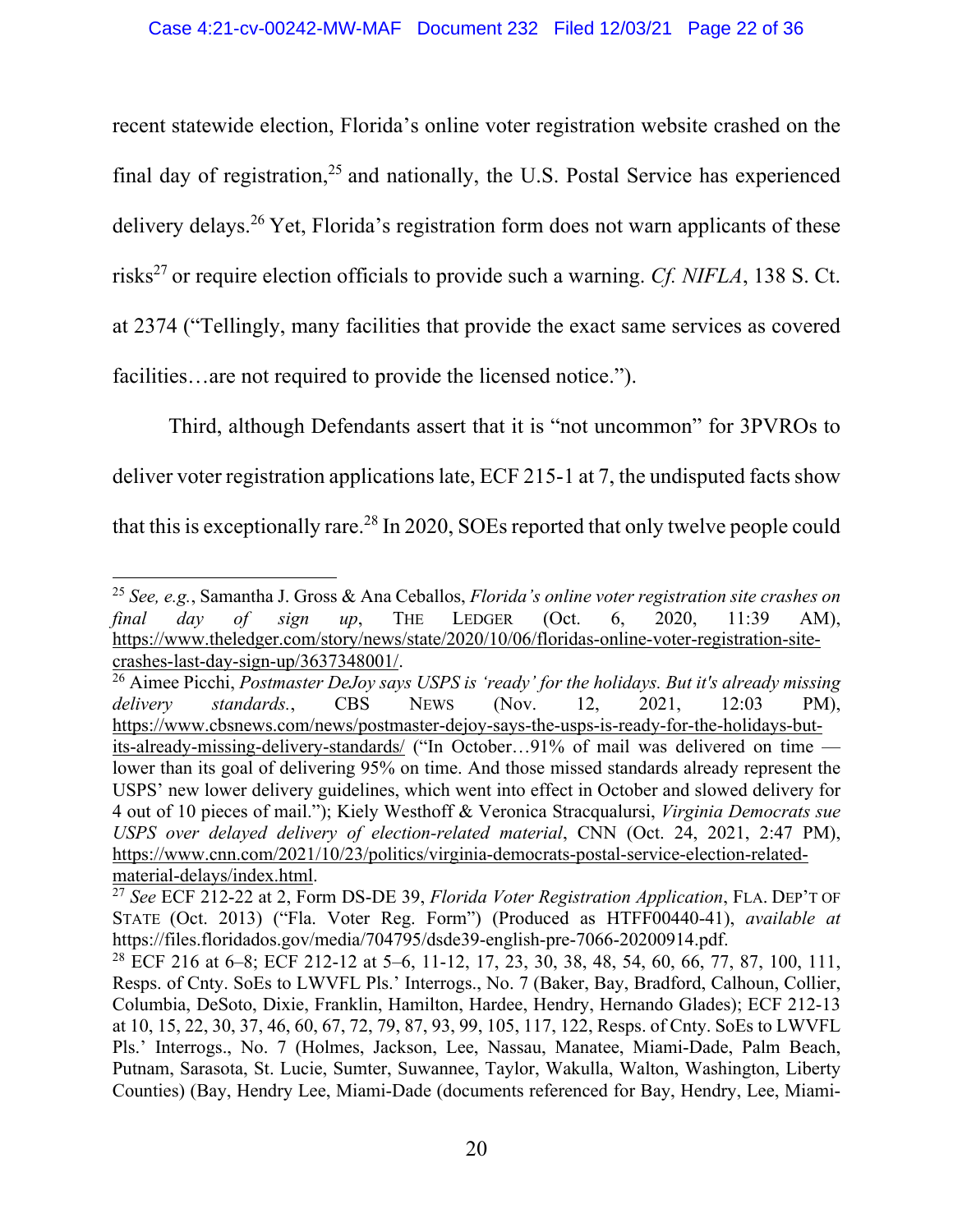not vote in an election because a 3PVRO failed to submit their registration forms on time.29 Numerous SOEs testified they either were unaware of applications being turned in late<sup>30</sup> or were aware of only small numbers of applications being turned in sufficiently late that an applicant was not able to vote.<sup>31</sup> Defendants assert that HTFF's quality control process, which HTFF testified is completed within 10 days, is "alarming" and makes missed deadlines likely, but this purported concern is immaterial because HTFF's perfect record of timely submissions and testimony demonstrate without question that its process ensures successful voter registrations

Dade Counties do not indicate existence of 2020 late forms); ECF 212-14 at 5, 12, 21, Resps. of Cnty. SoEs to LWVFL Pls.' Interrogs., No. 7 (Lafayette, Indiana River, Monroe); ECF 227-12, Dep. of Joe Scott, Broward Cnty. SoE, 79:25-80:6, 86:25-87:4; ECF 212-33 at 11, Lake Cnty. SoE Supp. Resp. to LWVFL Pls.' RFP No. 33; ECF 212-34 at 6–7, 12–13, 19, 27–28, 39, 51, 58, 68– 69, 76, Resps. of Cnty. SoEs to LWVFL Pls.' Interrogs., No. 7 (Duval, Escambia, Highlands, Leon and Polk); ECF 212-35 at 3–12, 25–27, Documents Produced by Cnty. SOEs to LWVFL Pls.' RFP No. 33 (Brevard, Pasco); ECF 212-36 at 5, St. John's Cnty. SoE Resp. to LWVFL Pls.' RFA No. 10; ECF 212-38 at 3, 14–15, 22–23, 30–31, 38–39, 54, 79–80, 88, 99, 108–09, 118, 127–28, 135– 36, 152, 161, 170 Resps. of Cnty. SoEs to LWVFL Pls.' RFA, No. 10 (Alachua, Baker, Bay, Bradford, Brevard, Broward, Calhoun, Charlotte, Citrus, Clay, Collier, Columbia, DeSoto, Duval, Dixie, Escambia); ECF 212-39 at 4–5, 20–21, 28–29, 36–37, 54, 66–67, 82–83, 106, 117, 122–23, 138, 157 Resps. of Cnty. SoEs to LWVFL Pls.' RFA, No. 10 (Flagler, Franklin, Gadsden, Gilchrist, Glades, Gulf, Hamilton, Hardee, Hendry, Hernando, Highlands, Hillsborough, Holmes); ECF 212-40 at 5, 15–16, 24, 39–40, 48, 58, 69, 81–82, 89–90, 106, 116, 126, 134, 142, 151 Resps. of Cnty. SoEs to LWVFL Pls.' RFA, No. 10 (Indian River, Jackson, Jefferson, Lafayette, Lake, Lee, Levy, Liberty, Madison, Manatee, Marion, Martin, Miami-Dade, Monroe, Leon); ECF 212- 41 at 4–5, 13, 25, 38, 47, 65, 91, 100–01, 108-09, 116–17, 130, Resps. of Cnty. SoEs to LWVFL Pls.' RFA, No. 10 (Nassau, Okaloosa, Okeechobee, Orange, Osceola, Palm Beach, Polk, Putnam, Santa Rosa, Sarasota, Seminole); ECF 212-42 at 5, 14–15, 22–23, 30–31, 38–39, 46, 55–56, 63– 64, 71–72 Resps. of Cnty. SoEs to LWVFL Pls.' RFA, No. 10 (St. Lucie, Sumter, Suwannee, Taylor, Union, Volusia, Wakulla, Walton, and Washington Counties).

 $29$  ECF 212-36 at 5, St. Johns County SOE Resp. to LWVFL Pls.' RFA No. 10.

<sup>30</sup> ECF 227-9, Bennett Dep. 106:4-107:4; ECF 227-13, Doyle Dep. 96:23-97:2; ECF 227-8, Hays Dep. 129:4-129:20; ECF 227-12, Scott Dep. 86:25-87:4.

<sup>31</sup> ECF 227-15, Corley Dep.165:6-165:21; ECF 227-10, Earley Dep. 92:17-92:24; ECF 227-11, Latimer Dep. 147:25-148:10; ECF 227-14, Lenhart Dep. 90:20-25; ECF 227-16, Link Decl. ¶¶ 33-34; ECF 227-17, Cowles Decl. ¶¶ 30-31.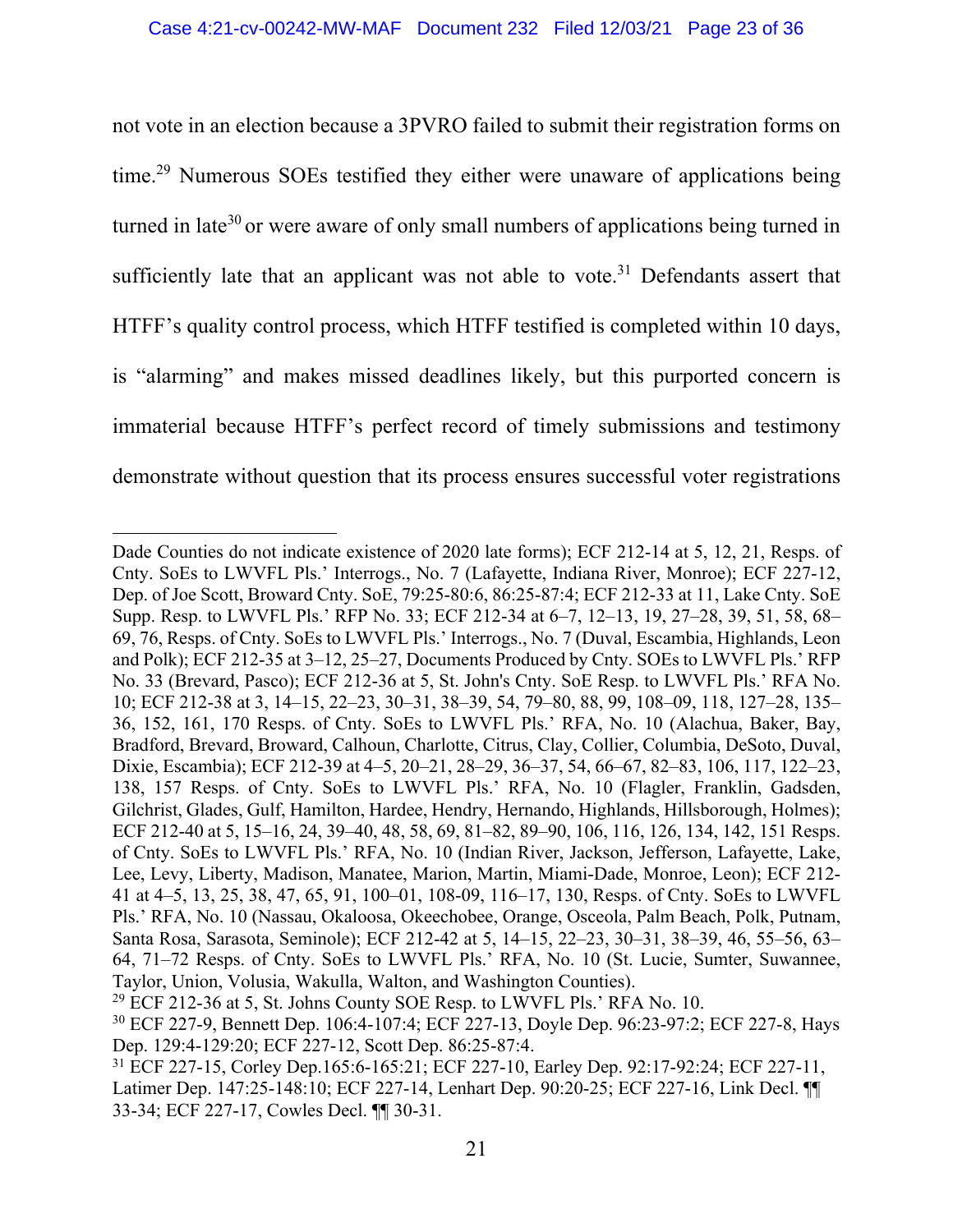without causing delay. ECF 216 at 12. HTFF's additional and timely quality control process $32$  accomplishes the state's interest in successfully registering as many voters as possible, *id.* at 12 (citing ECF 214-34 ¶¶ 17-21), more effectively than the Requirement.

Lastly, Defendants attempt to distinguish this case from *NIFLA* because the Requirement lacks an explicit script. ECF 215-1 at 14 (citing 138 S. Ct. at 2371). However, that does not save it, because HTFF must still convey a governmentimposed message containing certain content that it otherwise would not. <sup>33</sup> *See Pacific Gas & Elec. v. Pub. Utils. Comm'n of Cal.*, 475 U.S. 1 (1986)); *Miami Herald Pub. Co. v. Tornillo,* 418 U.S. 241 (1974); *Stuart v. Camnitz*, 774 F.3d 238, 246 (4th Cir. 2014) (requiring physicians to convey a fetus' description prior to an abortion was compelled speech despite not prescribing a specific script).

*b. The Requirement fails to directly advance Defendants' asserted governmental interest and is more extensive than necessary*

Defendants argue they can prevail under the *Central Hudson* exception because they have a "substantial interest in enforcing the fiduciary duties that 3PVROs owe to voters." ECF 215-1 at 16. The cases Defendants cites in support of this proposition are not binding and do not include—nor could Plaintiff locate—any federal court recognizing that a state law fiduciary duty is a government interest

<sup>32</sup> ECF 227-2 at 65:6-9, 108:20-24; ECF 227-3 at 198:7-199:3.

<sup>33</sup> ECF 227-4 at 130:5–132:4.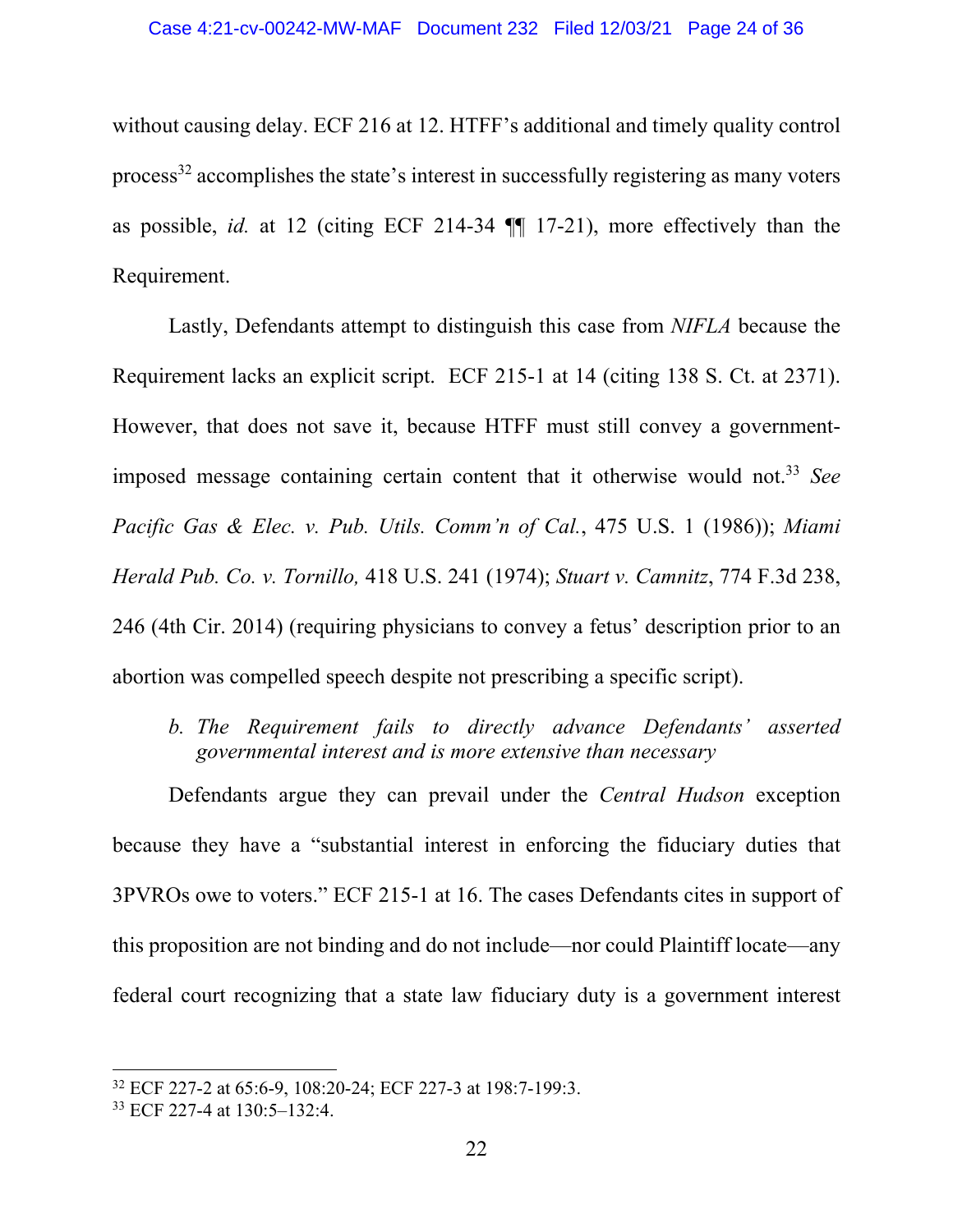justifying restrictions on First Amendment rights. Rather, binding precedent dictates that "a State may not, under the guise of prohibiting professional misconduct, ignore constitutional rights." *NAACP v. Button*, 371 U.S. 415, 439 (1963) (prohibiting organizations from finding or retaining lawyers for individual litigants and paying those attorneys a per diem fee for their professional services, violated the First Amendment because state did not advance any substantial regulatory interest to justify the same). It would be a disturbing result indeed if governments could strip speakers of First Amendment protections simply by thrusting a fiduciary duty upon them. *See NIFLA*, 138 S. Ct. at 2375; *Riley v. Nat'l Fed'n of the Blind of N.C., Inc.*, 487 U.S. 781, 796 (1988).

Although Defendants concede that "the State does not allege that Plaintiffs' [sic] communications with voters are misleading" they claim that the Requirement is a continuation of "Florida's history of regulating each 3PVRO 'as a fiduciary to the applicant.'" ECF 215-1 at 14 (citing Fla. Stat. 97.0575(3)(a)). This ignores that "Florida's history of regulating" 3PVROs includes regulations struck down by this Court for violating the First Amendment. ECF 206 ¶¶ 67-73.

It also ignores that the pre-existing system was sufficiently comprehensive to be effective. *See* ECF 216 at 3–5 (describing 3PVRO requirements unchallenged here). First, Florida requires 3PVROs to register with the State and establishes civil penalties for untimely-returned voter registration applications and other enforcement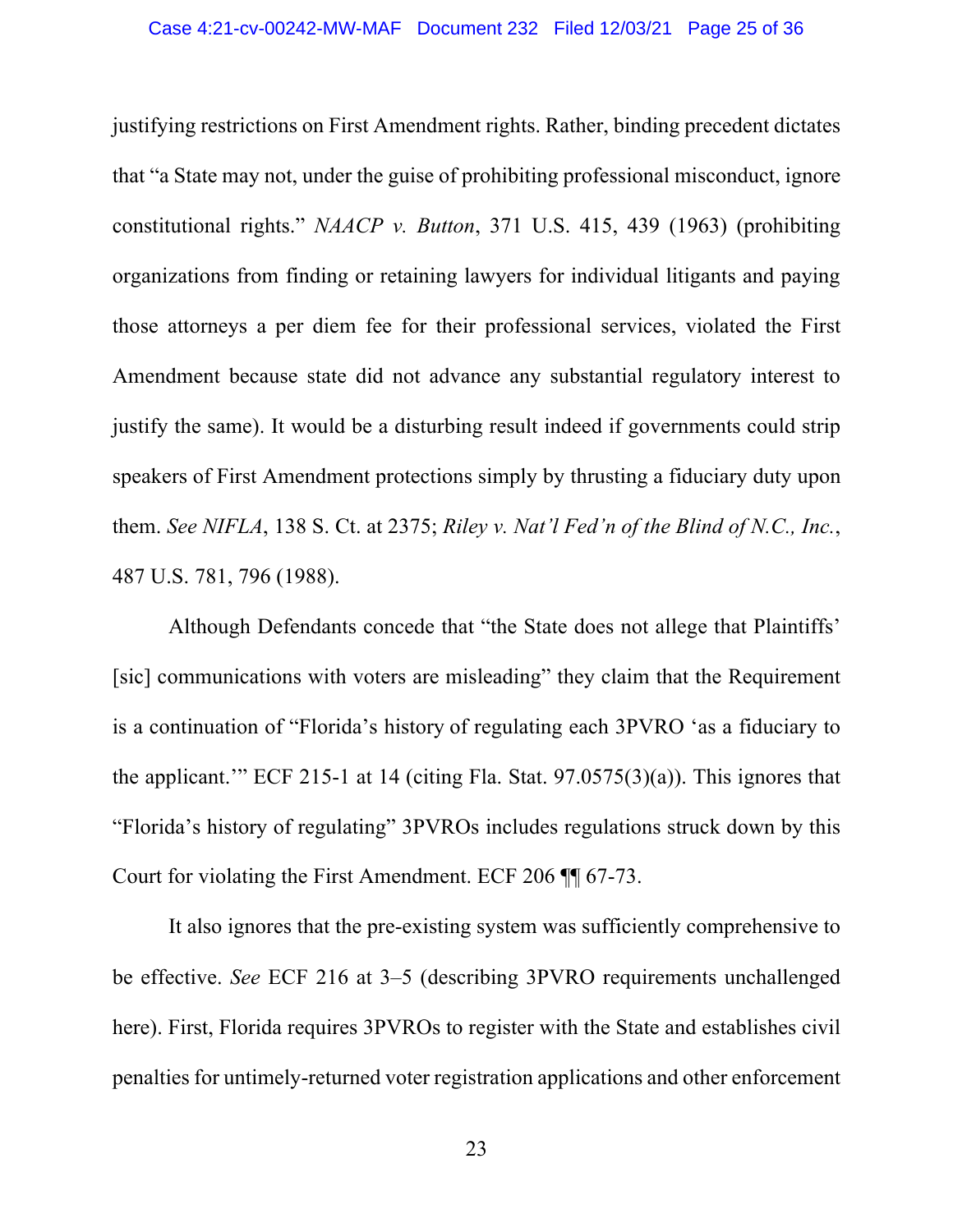mechanisms. Fla. Stat. § 97.0575(1), (3)(a), (4); *see also* ECF 216 at 3–5. Florida also mandates that the Secretary establish a complaint process for people who allege to have registered through a 3PVRO but do not appear on the rolls. *See* Fla. Stat. § 97.0575(5) (effective May 19, 2011). However, the State has chosen to use its enforcement power inconsistently, failing to hold at least one repeat violator accountable. ECF 216 at 31–32.

Moreover, since at least 2013, the State's voter registration form has informed applicants how they can submit their registration forms themselves, advises applicants of some registration options, $34$  and the Division of Elections has posted online a four-page guide for 3PVROs, including a section outlining their duties.<sup>35</sup> However, the registration form does not tell applicants they can register online.<sup>36</sup>

Consequently, prior to SB 90, Florida already had adequate means to enforce 3PVROs' obligations and, before resorting to the Requirement, could adopt more effective measures for protecting voter registration applicants including:

> 1. Communicating 3PVROs' submission deadlines and/or fines applicable for noncompliance directly to applicants on the voter registration form and through a comprehensive public education campaign;

> 2. Offering voters more free resources, such as social media posts and materials posted on the Department of

<sup>36</sup> *See* ECF 212-22 at 1.

<sup>34</sup> *See* ECF 212-22 at 1.

<sup>35</sup> *Third-Party Voter Registration Organization Summary*, FLA. DIV. OF ELECTIONS 2 (May 2021), *available at* https://files.floridados.gov/media/704338/de-guide-0012-third-party-voterregistration-organizations.pdf.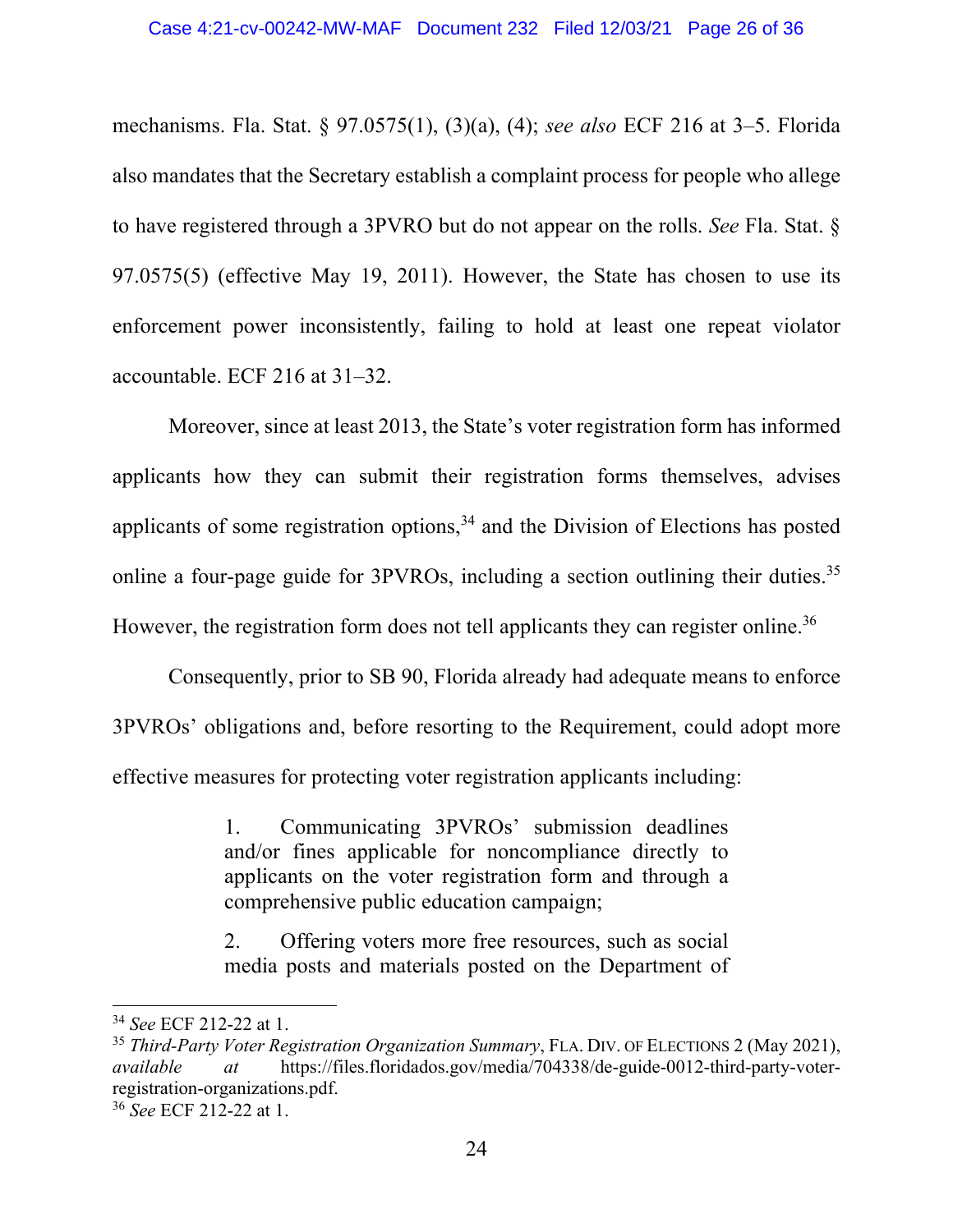State's website, to further familiarize them with their rights and options;

3. Revising the voter registration form to advise applicants of the online registration option, the specific timeframe in which 3PVROs must submit forms, and the process for filing complaints against any group that fails to do so and provide this information through a public education campaign.

Therefore, the Requirement is far "more extensive than is necessary to serve that interest." *Ocheesee*, 851 F.3d at 1236*; see also* ECF 216 at 20-27.

Lastly, Defendants' argument ignoresthat the fiduciary duty only applies *after*  an applicant entrusts the application to the organization, 97.0575(3)(a), but applicants who ultimately turn in their applications without the 3PVRO do not establish any fiduciary relationship. Protecting a non-existent fiduciary relationship cannot justify the Requirement. As such the Requirement—at best—appears to be based on "speculation and conjecture" about the risk that 3PVROs have misled voters or fail to meet their fiduciary duties. *Ibanez*, 512 U.S. at 143. However, Defendants present no evidence that 3PVROs have confused or misled eligible voters, ECF 215-1 at 6–8, and such conjecture is not enough to survive minimal scrutiny, much less *Central Hudson*'s intermediate scrutiny test.

In short, even if Defendants could avail themselves of either *Zauderer* or *Central Hudson*, they could not advance, as undisputed material facts, sufficient state interests to prevail.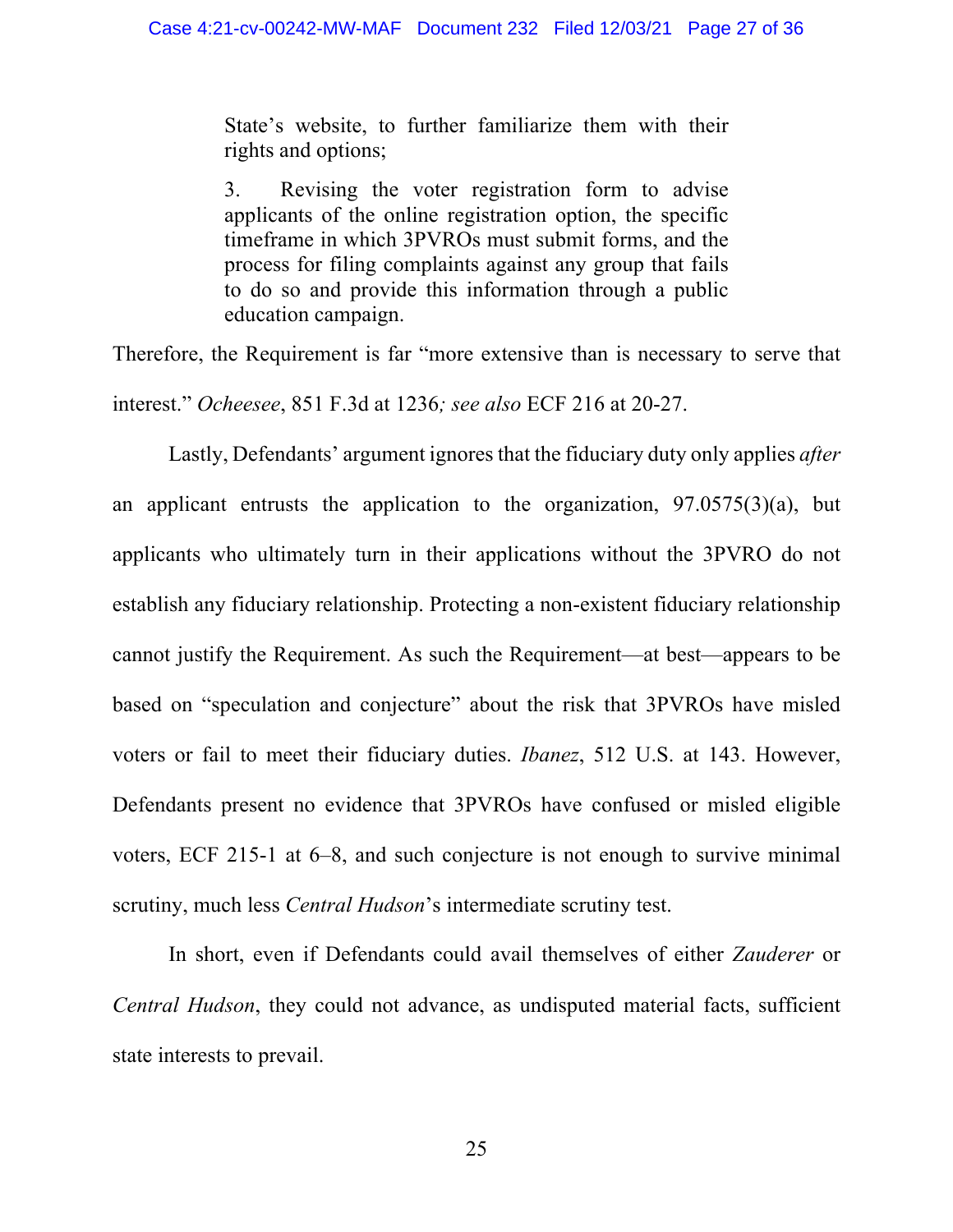### **C. Genuine issues of material fact preclude summary judgment on HTFF's associational claim.**

Defendants move for summary judgment on HTFF's associational claim, relying wholly on unsupported conclusory statements that entirely fail to engage with the factual record or precisely define the overriding state interest that the Requirement addresses. ECF 215-1 at 18–19. Genuine disputes of material fact preclude summary judgment as to HTFF's First Amendment associational claim.

### 1. HTFF's voter registration efforts constitute core political activity

Defendants claim that the Requirement is not unduly burdensome because it "is information intended to help the *voters* exercise their own political speech rights rather than protected speech on the part of 3PVROs themselves." ECF 215-1 at 13. Tellingly, Defendants provide no legal support for this proposition, nor can they; precedent dictates that voter registration is itself protected associational and expressive activity. *See League of Women Voters of Fla. v. Browning,* 863 F. Supp. 2d 1155, 1158 (N.D. Fla. 2012) ("encouraging others to register to vote" is "pure speech," and, because that speech is political in nature, it is a "core First Amendment activity"); *LWVFL v.Cobb*, 447 F. Supp. 2d 1314, 1334 (S.D. Fla. 2006) ("the collection and submission of" the applications gathered in a voter registration drive "is intertwined with speech and association"); *see also League of Women Voters v. Hargett*, 400 F. Supp. 3d 706, 721 (M.D. Tenn. 2019) ("voter registration drives…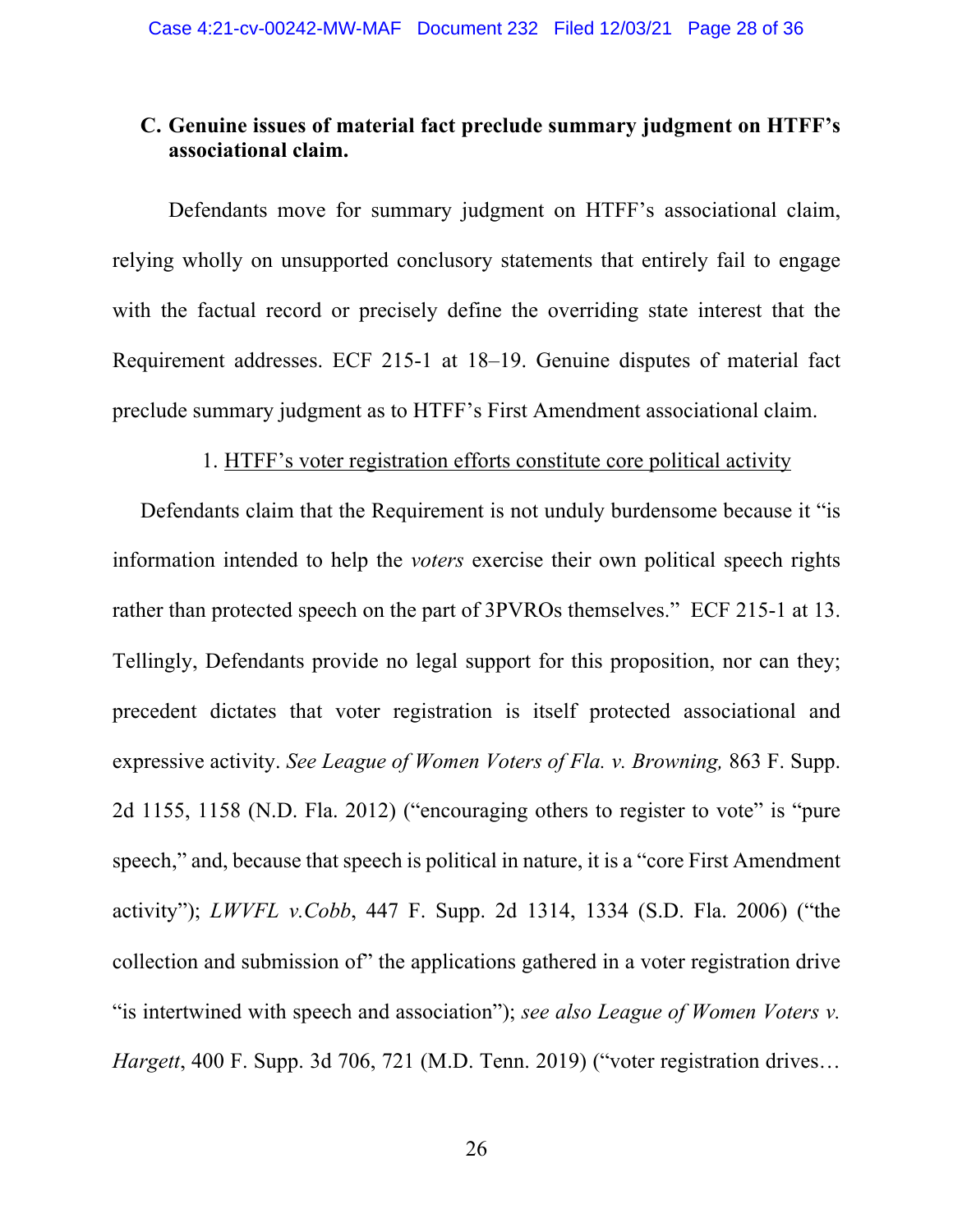include central elements of expression and advocacy")*; Project Vote v. Blackwell*, 455 F. Supp. 2d 694, 700 (N.D. Ohio 2006) ("participation in voter registration implicates a number of both expressive and associational rights which are protected by the First Amendment. These rights belong to—and may be invoked by—not just the voters seeking to register, but by third parties who encourage participation in the political process through increasing voter registration rolls."). Voter registration is "the type of interactive communication concerning political change that is appropriately described as 'core political speech'" and a "matter of societal concern that [Plaintiffs] have a right to discuss publicly without risking criminal sanctions." *See Meyer v. Grant*, 486 U.S. 414, 421, 422 (1988); *Kusper v. Pontikes*, 414 U.S. 51, 56–57 (1973) ("freedom to associate with others for the common advancement of political beliefs and ideas is a form of orderly group activity protected by the First and Fourteenth Amendments"). HTFF has a right to associate with voters through registration activities: its core political speech and expressive association.

## 2. Genuine issues of material fact remain concerning the burden the Requirement imposes on HTFF's First Amendment rights

This Court should apply "exacting scrutiny" because the Requirement interferes with core political speech. *McIntyre v. Ohio Elections Comm'n*, 514 U.S. 334, 347 (1995); *Meyer,* 486 U.S. at 422; *Hargett,* 400 F. Supp. 3d 706 at 720–21. Voter registration activities "involve[] the direct regulation of communication and political association, among private parties, 'advocat[ing] for' a particular change,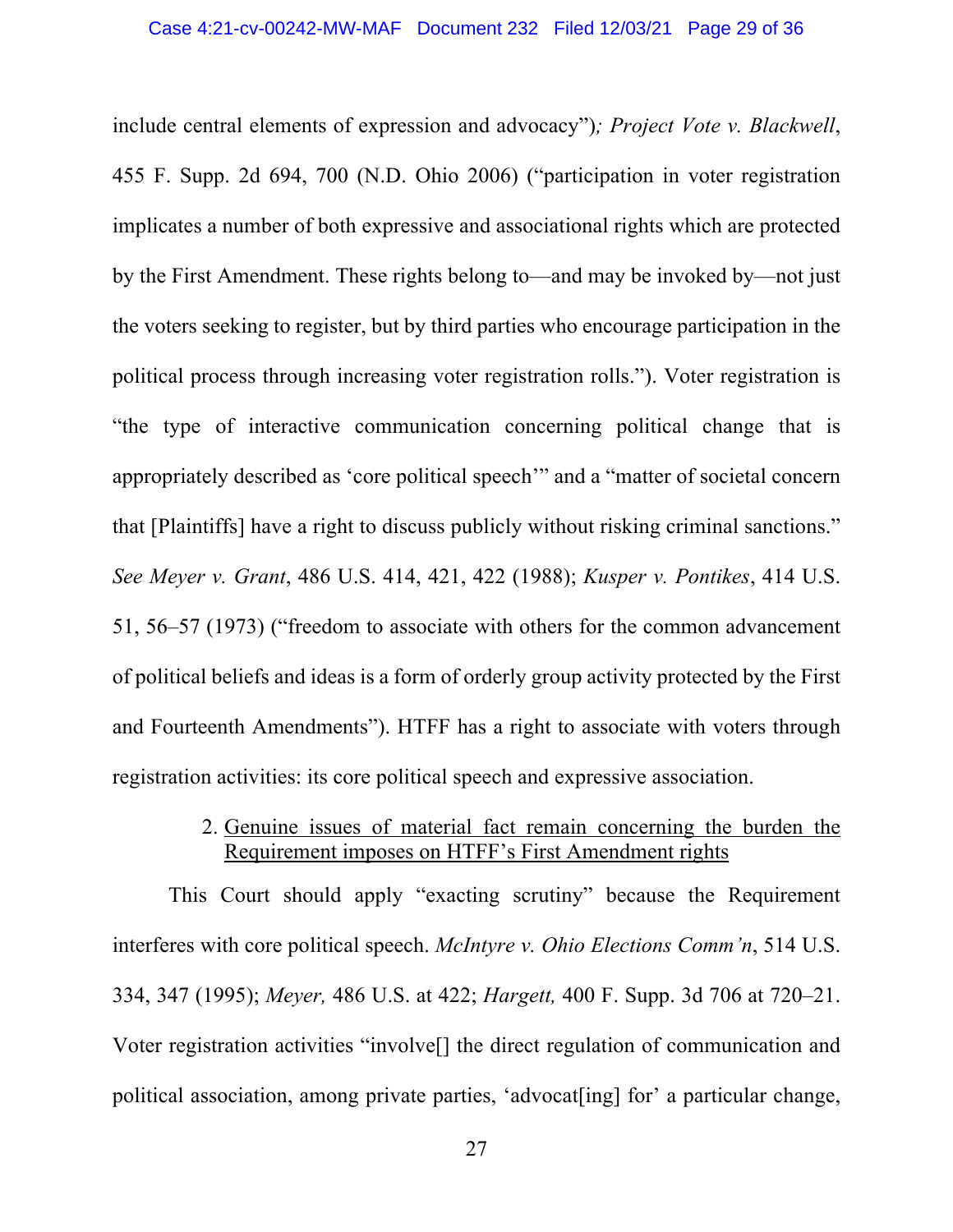#### Case 4:21-cv-00242-MW-MAF Document 232 Filed 12/03/21 Page 30 of 36

namely the creation of new registered voters and, by extension, a change in the composition of the electorate." *Hargett*, 400 F. Supp. 3d at 725. "Because the regulation of First Amendment-protected activity is not some downstream or incidental effect of the Act, *Meyer* and *Buckley* [*v. Valeo,* 424 U.S. 1, 45 (1976)] provide the appropriate standard." *Id.* Such a regulation can be upheld only if it is "substantially related to important governmental interests. *See Meyer*, 486 U.S. at 422; *Hargett*, 400 F. Supp. 3d at 725 (citing *id.*).

Defendants' arguments also fail under the framework this District applied to voter registration regulations challenged as a burden on expressive association and speech, set out in *Anderson v. Celebrezze*, 460 U.S. 780, 788–90 (1983) and *Burdick v. Takushi*, 504 U.S. 428 (1992); *see Browning*, 863 F. Supp. 2d at 1159, *Cobb*, 447 F. Supp. 2d at 1331. Under *Anderson-Burdick*, courts first consider the injury to the rights protected by the First and Fourteenth Amendments. *Anderson*, 460 U.S. at 789. Then the state must identify its precise interests and the extent to which those interests justify the burden imposed by the law. *Id.* Only after reviewing all these factors can a court decide whether the challenged provision is constitutional. *Id.*

Under this test, "the Court must not only determine the legitimacy and strength of each of those interests; it also must consider the extent to which those interests make it necessary to burden the plaintiff's rights." *See New Ga. Project v. Raffensperger*, 976 F.3d 1278, 1280 (11th Cir. 2020). Laws that severely burden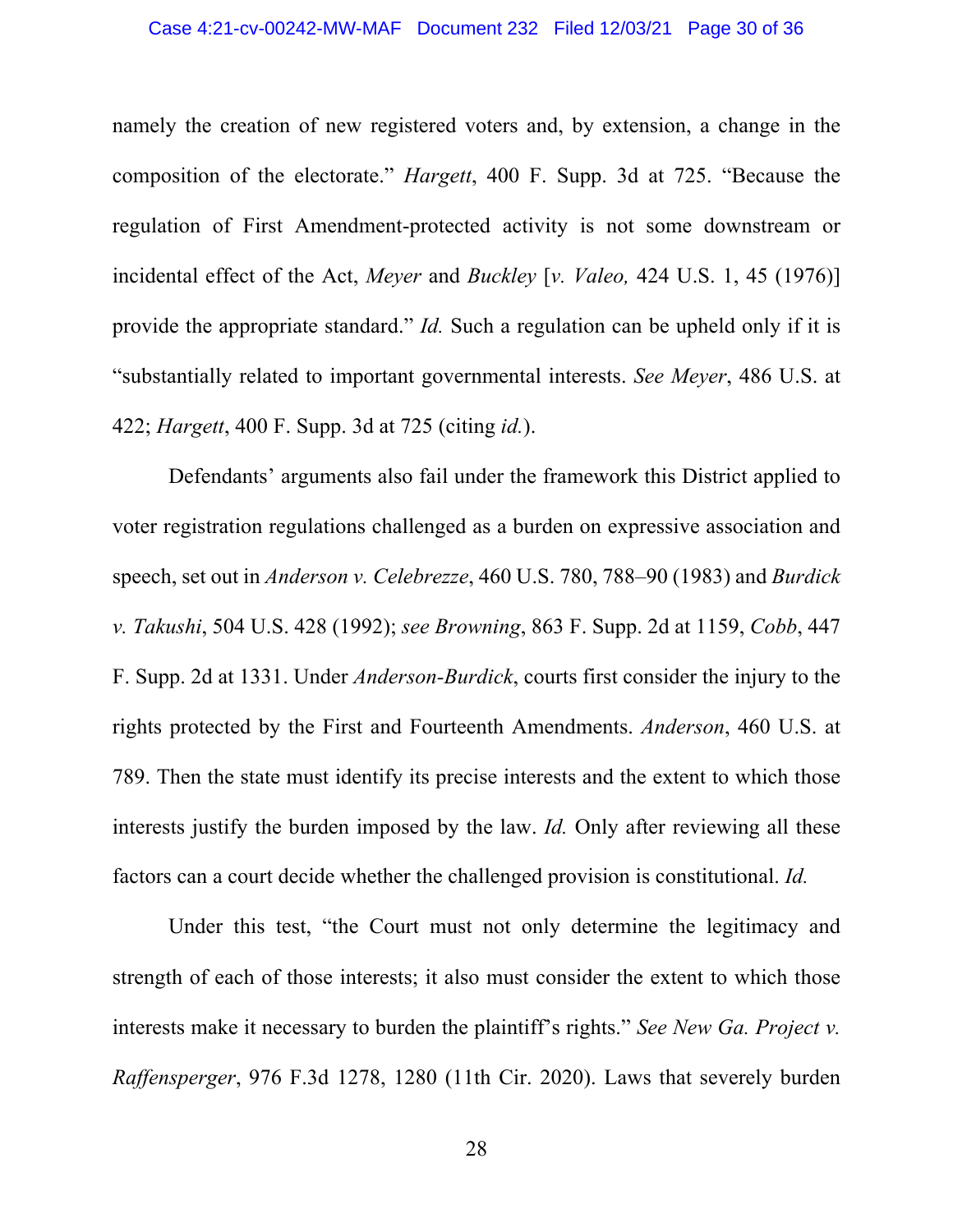associational rights must satisfy strict scrutiny. *Wash. State Grange v. Wash. State Republican Party*, 552 U.S. 442, 451 (2008). "[R]egulations directly burdening the one-on-one, communicative aspect of [electoral activity] are subject to strict scrutiny." *Browning*, 575 F. Supp. 2d 1298, 1331 (S.D. Fla. 2008) (quoting *Buckley v. Am. Const. Law Found.*, 535 U.S. 182, 215 (1999) (O'Connor, J., concurring)) (alteration in original).

Addressing HTFF's associational claim from this correct posture, the record establishes that there are at the very least material disputes regarding the associational harms caused by the Requirement, and the magnitude of the burden it places on HTFF and other voter registration organizations. As a result, Defendants are not entitled to summary judgment on HTFF's associational claim because in light of the record evidence, a reasonable fact finder could rule in favor of HTFF on this claim at trial. S*ee supra* I.A, II.B.iii; *Flournoy v. CML-GA WB, LLC*, 851 F.3d 1335, 1337 (11th Cir. 2017)

First, Defendants argue, somewhat contradictorily, that the Requirement "simply provides more information to potential registrants as to how to ensure their registration applications will be received on time. . . Plaintiff has the same ability to associate with potential registrants as it did before the enactment of" SB90. ECF 215-1 at 19. But the Requirement to convey *additional content*, does not mean HTFF's associational abilities remain unchanged. Defendants posit that unlike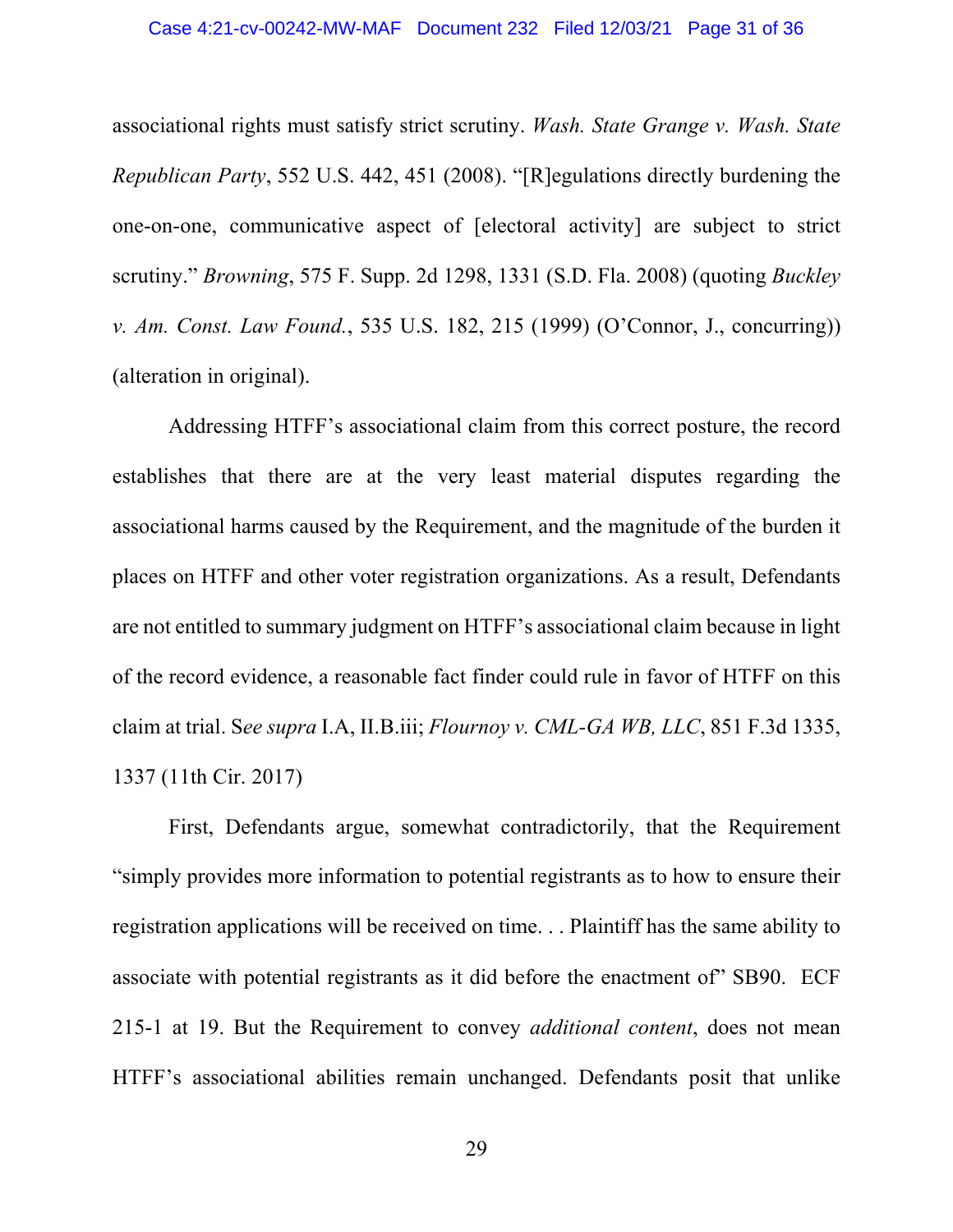*Meyer*, the notification provision does not "limit. If the number of voices who will convey [Plaintiff's] message and the hours they can speak and, therefore, limit[] the size of the audience they can reach." ECF 215-1 at 15. *But this is precisely what HTFF testifies the provision will do*. <sup>37</sup> Defendants further argue that this burden is minimal "because it only applies when 3PVROs have contact with potential registrants and it simply requires 3PVOs [*sic*] advises [*sic*] the potential registrants of truthful information." ECF 215-1 at 15.

In fact, the Requirement alters the value and nature of HTFF's political expression, undermining HTFF's mission, credibility, and lawfulness<sup>38</sup>—and deters individuals from associating with it—in the very moments<sup>39</sup> that it seeks to engage in core political speech and expression. <sup>40</sup> Specifically, the Requirement alters the content of HTFF's organizational message and how it is communicated with their chosen audience. It thereby impedes HTFF's ability to associate with eligible voters, help them register to vote, and express their collective belief in the capacity of the popular will to shape the composition and direction of the government. These harms are bolstered by other record evidence including testimony of Supervisors of Elections. 41

<sup>37</sup> ECF 227-2 at 59:18–24, 83:2–18, 86:1–86:3, 86:20–87:1, 88:7–15, 121:8–15, 123:24–124:8; ECF 227-1 ¶¶ 21, 23–26, 27–32, 35.

<sup>38</sup> ECF 227-2 at 88:3–15.

<sup>39</sup> *Id.* at 82:24–83:18.

<sup>40</sup> *Id.* 35:25–38:16, 44:25–45:13; ECF 227-1 ¶¶ 28-32, 35.

<sup>41</sup> ECF 227-10 at 175:5–176:5; ECF 227-12 at 32:21–33:3, 155:5–13.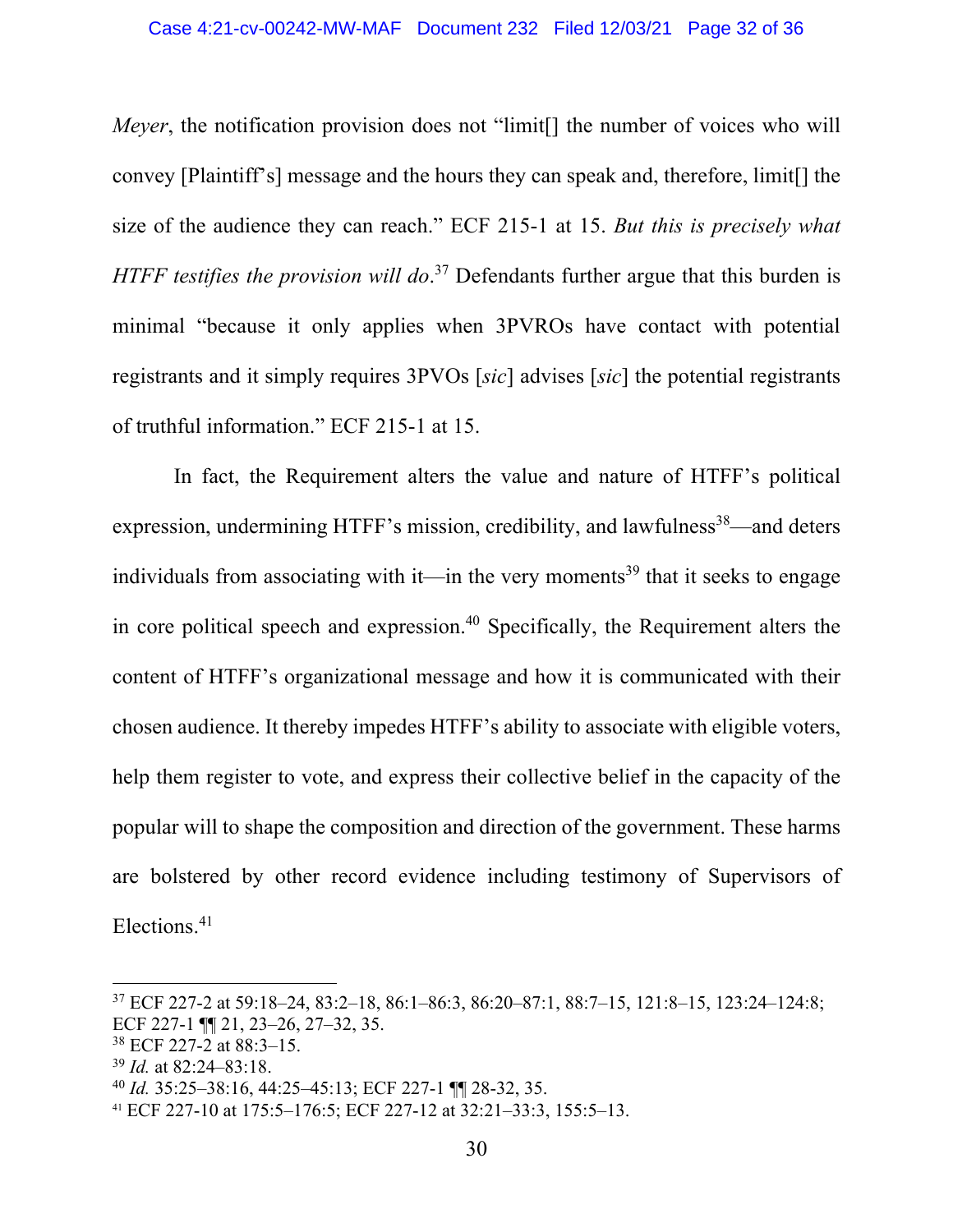Second, Defendants assert that the Requirement does not "diminish Plaintiff's ability to communicate with potential registrants." ECF 215 at 18. HTFF's registration activities are part and parcel of their message of civic engagement, building community voices, and building power as a community: the conversations with prospective voters are not simply filling out voter registration forms; instead, they are intertwined with conversations about why voting is important, how democracy works, and how people can advocate for changes in their community, which is all part of HTFF's integrated civic engagement mission.42 *See Cobb*, 447 F. Supp. 2d at 1334; *Hargett*, 400 F. Supp. 3d at 721; *Project Vote*, 455 F. Supp. 2d at 700. In effect, contrary to Defendants' assertions, the Requirement imposes additional burdens that will reduce the number of interactions, opportunities to convey their message of political participation, and the number of individuals with whom HTFF and other 3PVROs can reach and build relationships given their limited resources.

The State's asserted interests do not justify the burdens the Requirement imposes upon HTFF. As discussed in HTFF's Motion for Summary Judgment, Defendants cannot point to any state interest advanced by the Requirement beyond strained, post-hoc rationalizations unmoored from any applicable precedent or undisputed material facts. ECF 216 at 10, 12-13, 17-22. Analyzing the Requirement

<sup>42</sup> ECF 227-1 ¶¶ 5, 20–25.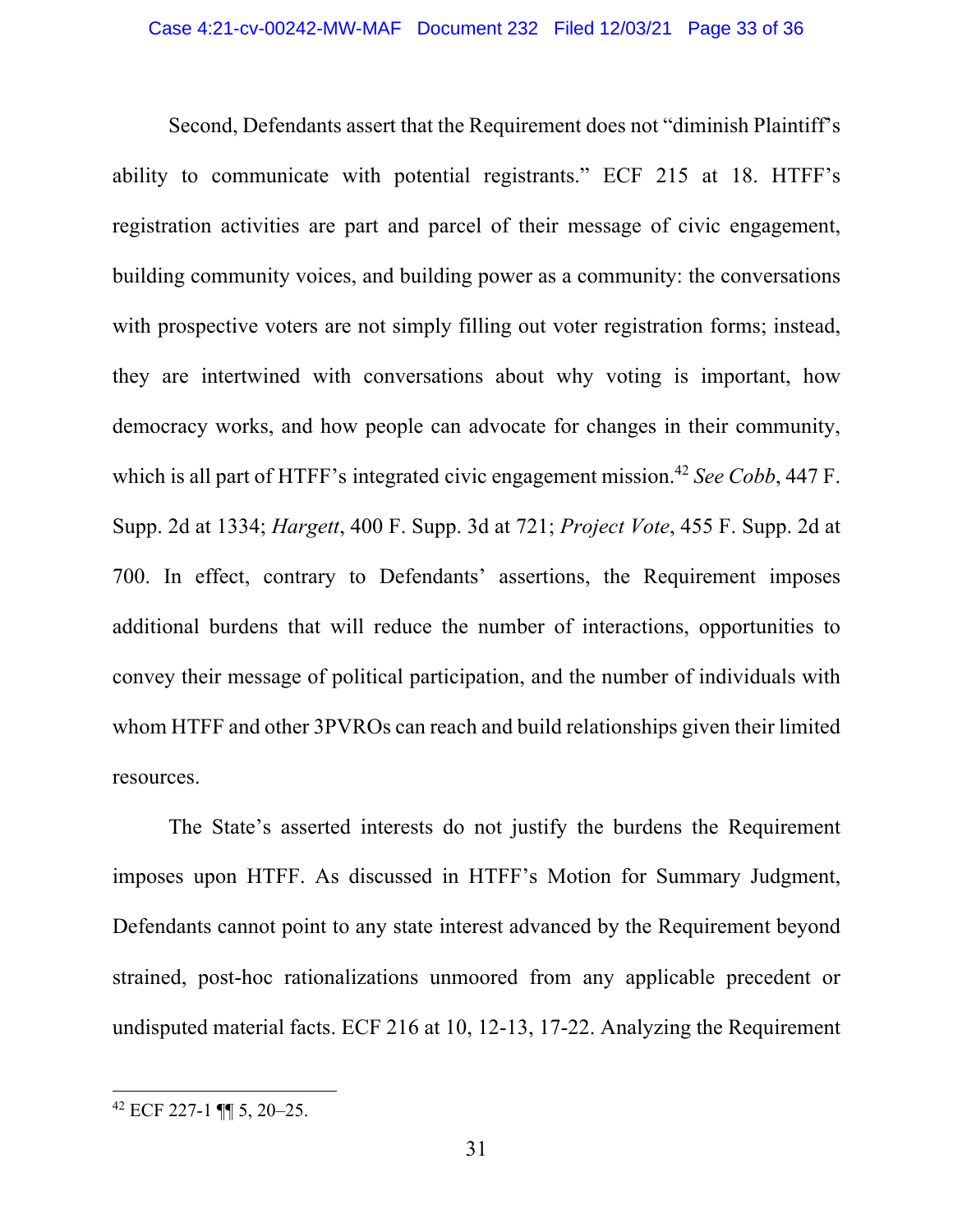under any standard of scrutiny, Defendants utterly fail to identify any *precise* interests advanced by the Requirement. *Wollschlaeger v. Governor, Fla.*, 848 F.3d 1293, 1314 (11th Cir. 2017); *Anderson*, 460 U.S. at 789. Accordingly, taking all reasonable inferences in HTFF's favor, the undisputed material facts do not warrant summary judgment on HTFF's associational claim. Moreover, assuming Defendants could muster sufficient legal and factual support for their Motion with respect to HTFF's associational injuries, because HTFF's requested relief is also grounded in the compelled speech and due process injuries the Requirement imposes, the Court may grant HTFF its requested relief without relying on its associational claims.

### **CONCLUSION**

WHEREFORE, Plaintiff respectfully requests this Court deny Defendants' Motion for Summary Judgment.

Dated: December 3, 2021 Respectfully submitted, */s/ Michelle Kanter Cohen* Michelle Kanter Cohen  Jon Sherman   Cecilia Aguilera  Fair Elections Center  1825 K Street NW, Suite 450  Washington, DC 20006  Main: (202) 331-0114  mkantercohen@fairelectionscenter.org jsherman@fairelectionscenter.org  caguilera@fairelectionscenter.org Emma C. Bellamy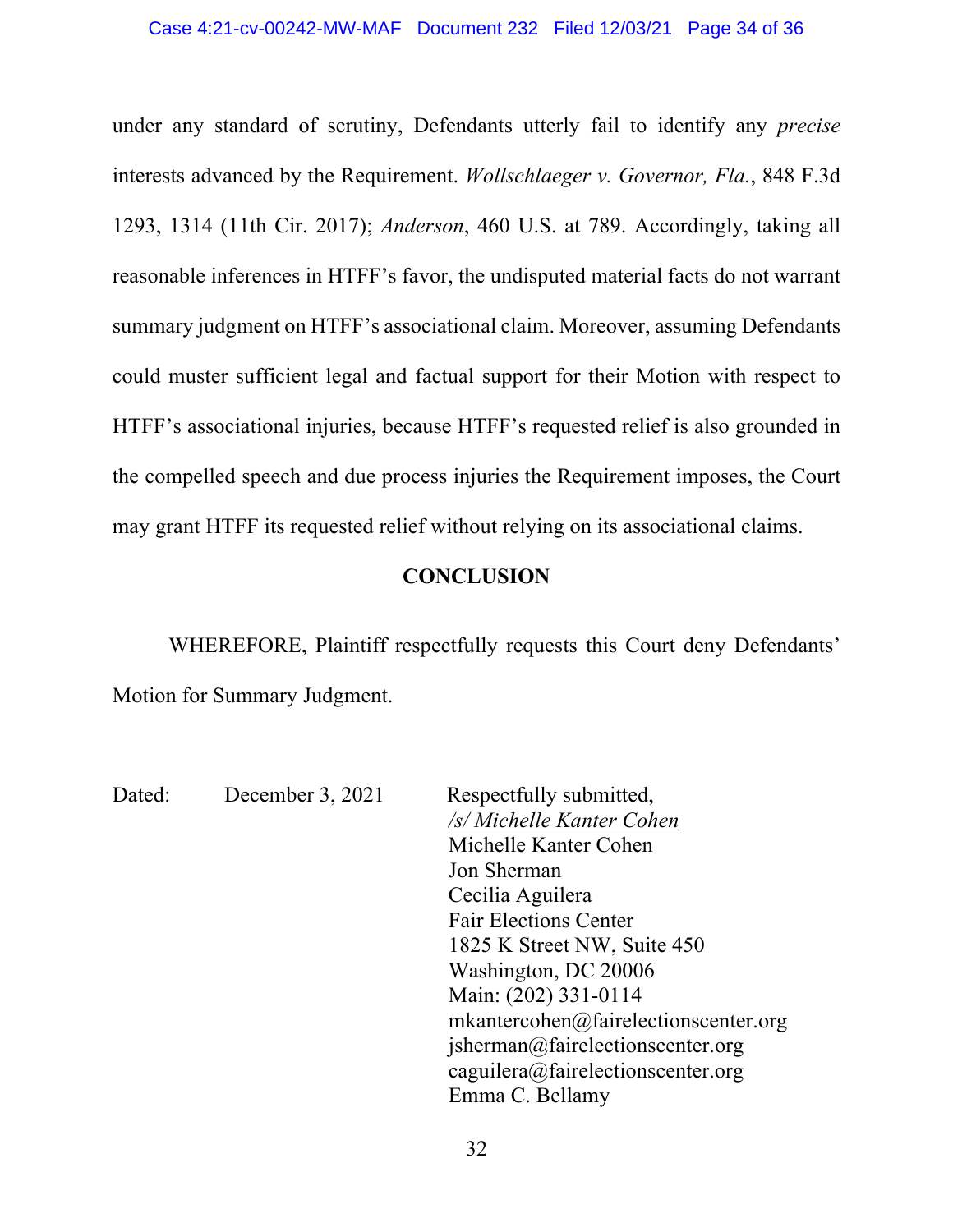Nancy G. Abudu (Fla. Bar No. 111881)  Southern Poverty Law Center  P.O. Box 1287  Decatur, GA 30031-1287  Main: (404) 521-6700  Fax: (404) 221-5857  nancy.abudu@splcenter.org emma.bellamy@splcenter.org

Debra A. Dandeneau (Fla. Bar No. 0978360) Ivan A. Morales (Fla. Bar No. 0150101) Angela C. Vigil (Fla. Bar No. 0038627) BAKER & MCKENZIE LLP 1111 Brickell Avenue, Suite 1700 Miami, FL 33131 Tel: (305) 789-8900 debra.dandeneau@bakermckenzie.com ivan.morales@bakermckenzie.com angela.vigil@bakermckenzie.com

*Attorneys for Plaintiffs*